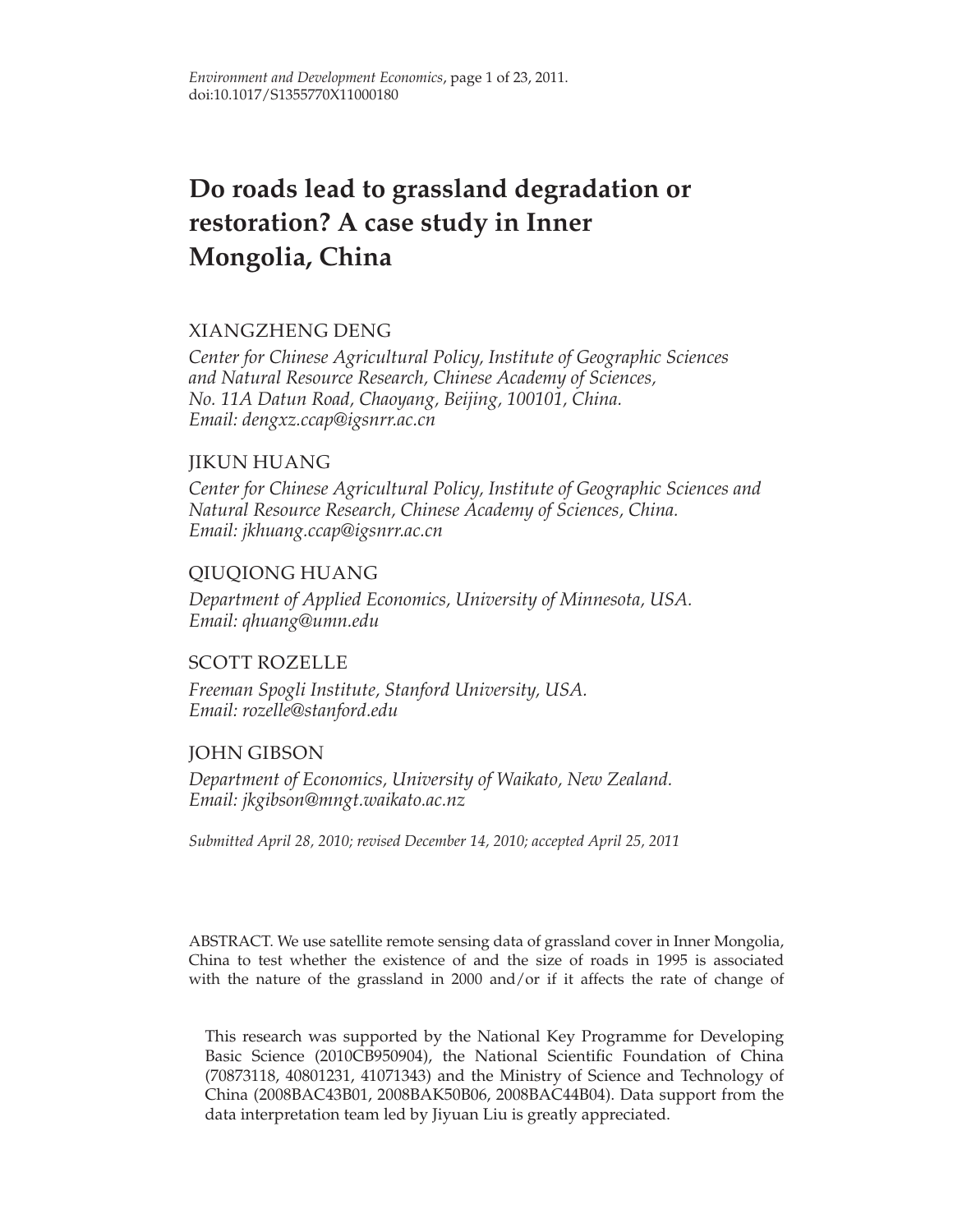the grassland between 1995 and 2000. The regression results show that the impact of roads on grassland cover depends on the nature of the resource. When the grassland is composed of relatively high quality grassland, roads lead to degradation, whereas when grassland resources are sparse, access to a road results in the restoration of the resource.

# **1. Introduction**

With the enormous global concerns about climate change and biodiversity in recent years (Jenkins *et al.*, 1990; Magurran, 2004), grassland has received more attention than ever before as a type of natural resource that plays an important role in sequestrating carbon (Conant *et al.*, 2001) and preserving biodiversity (Tilman and Downing, 1994). Inside China, concerns over the severe environmental consequences of grassland degradation, such as sandstorms and desertification, have stimulated a large literature on understanding the factors leading to degradation. These factors include overgrazing, population pressure, urbanization, conversion to crop land and climatic factors (Smil, 1993; Gong *et al.*, 2000; Zhang *et al.*, 2006; Akiyama and Kawamura, 2007; Liu *et al.*, 2008).

At the same time, in the rapidly growing literature on deforestation, roads are identified as one of the important determinants. In many instances roads are found to exacerbate the rate of deforestation (e.g., Chomitz and Gray, 1996; Mertens and Lambin, 1997; Pfaff, 1999; Cropper *et al.*, 2001). When new roads are constructed or when existing roads are widened or paved, the access to forested area is less costly. Furthermore, by lowering transport costs, roads also increase the value of agricultural products, accelerating the clearing of forested areas for agriculture. However, in a few studies, the opposite impacts are identified. Andersen *et al.* (2002) find that new roads reduce the rate of deforestation in the Brazilian Amazon, at least in counties with substantial prior clearing of forest. The suggested causal mechanism is that roads provide a focal point for local development, drawing pressure away from the forested hinterland. Similarly, Deininger and Minten (2002) find that roads weaken the negative impact on forests of high poverty levels in Southern Mexico.

In the grassland literature, only a small group of studies have focused on the relationship between roads and grassland degradation. Mostly the ecological effects of roads on the grassland ecosystem are considered (White *et al.*, 2000; Wu and Ci, 2002). For example, the construction of roads separates formerly integrated ecosystems into separate and ecologically more vulnerable parts. Road traffic significantly reduces the regular breeding activities of several species of grassland birds (Forman *et al.*, 2002). Roads have also been shown to increase the possibility of the invasion of non-native species (Forman, 2000).

A smaller number of studies focus on the non-ecological impacts of roads on the grassland. For example, in the suburbs of Melbourne, the probability of a patch of grassland being destroyed increases for patches closer to a major road, since the completion of the road triggers economic development in suburban areas (Williams *et al.*, 2005). In a case study from Colombia it was found that, because of increased stocking rates near roads, pasture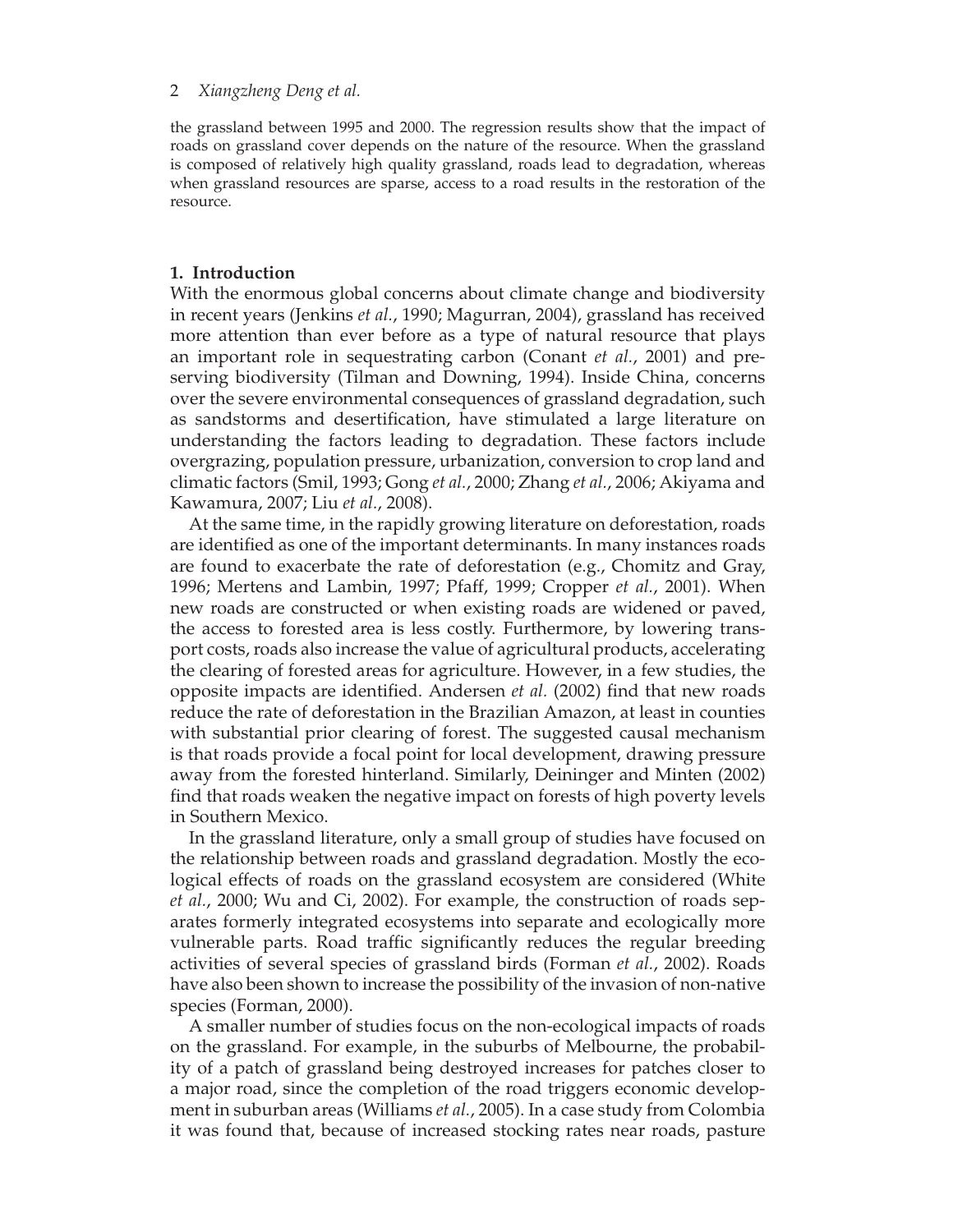was so damaged by trampling that it was not able to take advantage of the relatively high levels of fertility of the soil (Conant *et al.*, 2001). Inside China, Gao *et al.* (2007) show that human activity in the region near to the roads of North Tibet had a negative effect on the grasslands. The common finding in these papers is that roads led to grassland degradation. The logic of these authors is that, when there are roads in a specific area (or when a road is widened or improved), pressure will rise on the grassland resources as it becomes easier to access and/or more profitable to exploit the value that is associated with the grassland resource. Hence, it is predicted that roads will make the grassland cover fall.

On the other hand, some authors find that roads do not necessarily lead to grassland destruction (Zhang *et al.*, 2002; Williams *et al.*, 2006). Instead the impact of roads on grasslands depends on the type of road and the type of grassland. In a case study from the source region of China's Yellow River, Zhang *et al.* (2006) find roads not to have a negative impact on grassland. Gao *et al.* (2007) also find that, although grasslands have shown clear signs of degradation in some of the high elevation regions of Northern Tibet, in other areas (especially in those areas in which human activity is relatively intense), roads have actually led to higher quality grassland resources. These authors postulate that better road access allows for more successful implementation of grassland restoration projects. The implicit logic of these papers is that, when a road enters an area, it allows agents access to new resources from outside the grassland which may actually reduce pressure on (or increase investment for restoration in) the local economy's grassland resource base.

A consensus is yet to form, however, because in addition to the paucity of studies on grasslands and roads, inadequate data and methodological shortcomings weaken some findings in this literature. For example, many studies (e.g., Zhang *et al.*, 2002; Gao *et al.*, 2007) only look at the relationship between roads and the grasslands without controlling for other covariates, while others (for example, Liu *et al.*, 2008), include only a single control variable. Moreover, only one paper to our knowledge – Williams (2007) – conducted case studies using time variant variables; most other studies do not follow the quantity or quality of the grassland resources over time.

Since the existing evidence on the effect of roads on grassland is ambiguous and has not always benefited from the latest refinements in data and methodology, new evidence is required. Specifically, in this paper we use satellite remote sensing images of grassland cover in Inner Mongolia, China to test whether the existence of and the size of roads (ranging from expressways to tertiary roads) in 1995 affected the level of grassland cover in 2000 or the rate of grassland change between 1995 and 2000. Our overall goal is to discover if roads are leading to grassland degradation or grassland restoration or if they are neutral. The focus of our empirical work is on the relatively grassland rich area in the middle region of Inner Mongolia.

To meet these objectives, the paper has four sections. In the first section we describe the data and define the key variables in our analysis. The second section lays out the econometric approach that we use to explore in greater depth the relationship between roads and grassland degradation. The third section reports the results of the estimation and discusses the findings. The final section concludes.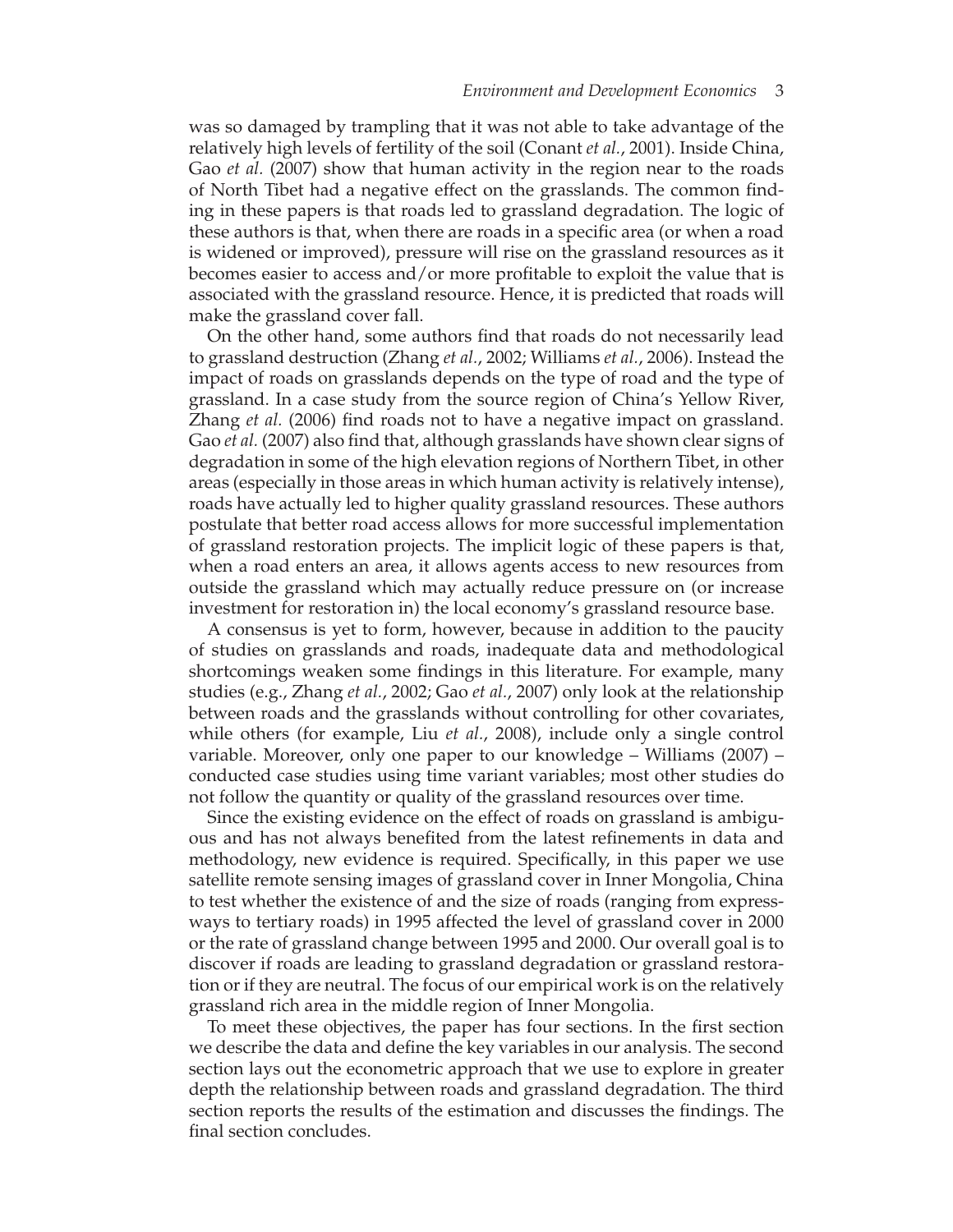While this paper is ambitious in its objectives, it has certain limitations. Above all, although we are interested ultimately in the impact of roads on the grassland environment and the services grassland provides, this paper is focused on grassland degradation. In other words, we do not examine the effect of roads on the ecological services provided by grassland *per se*. In particular, grassland has received more attention than ever as a type of natural resource that plays an important role in sequestrating carbon (Conant *et al.*, 2001) and preserving biodiversity (Tilman and Downing, 1994). It is clear that these elements and the ecosystem services they provide are closely related to grassland degradation.

# **2. Data, definitions and simple descriptive relationships**

In our study we use a land use database developed by the Chinese Academy of Sciences (CAS) with original data from Landsat Thematic Mapper/Enhanced Thematic Mapper (Plus)(TM/ETM+) images which have a spatial resolution of  $30 \times 30$  m (see Supplementary appendix 1 online). These high quality satellite remote sensing digital images have been aggregated by CAS into  $1 \times 1$  km picture elements ('pixels') which are the observations used in this study (Deng *et al.*, 2006). The database includes observations for two time periods: (a) the mid-1990s, including Landsat TM/ETM+ scenes from 1995 and 1996 (henceforth, 1995); and (b) the later 1990s, including Landsat TM/ETM+ scenes from 1999 and 2000 (henceforth, 2000).<sup>1</sup> For each time period more than 500 TM/ETM+ scenes were used to cover the entire country. The data team also spent considerable time and effort in validating the interpretation of TM/ETM+ images and land cover classifications against extensive field surveys (Liu *et al.*, 2003; Deng *et al.*,  $2008a$ ).<sup>2</sup> A hierarchical classification system of 25 land use classes was originally applied to the data, which can be aggregated into six classes of land cover: cultivated land, forestry area, grassland, water area, built-up area, and unused land. In this study we focus on the specific land use types under the category of grassland.

The high quality of the satellite remote sensing imagery allows us to subdivide the grasslands into three quality categories. The first type of grassland, the highest quality grassland with canopy cover that exceeds 50 per cent, is categorized as dense canopy grassland (or *Dense grassland*). The second type of grassland (with a canopy covering 20–50 per cent of the land) is categorized as moderate canopy grassland (or *Moderate grassland*). The third type of grassland, sparse canopy grassland (*Sparse grassland*), has a canopy

- $1$  A small share of TM/ETM+ digital images (less than 4 per cent of the total) were not available during 1995 because of clouds. Replacements were drawn from a database of 1996 images. The same was true for 2000 (most were from 2000; only a small share were from 1999).
- $2$  A TM/ETM+ scene is the unit of area of coverage of digital images that are made by Landsat satellites. In the original Landsat material, which was configured by NASA before they provided the material to CAS, it took about 500 scenes to completely cover all of China's territory. Additional details about the methodology which we used to generate the databases of land cover from Landsat TM/ETM+ are documented in Liu *et al*. (2002).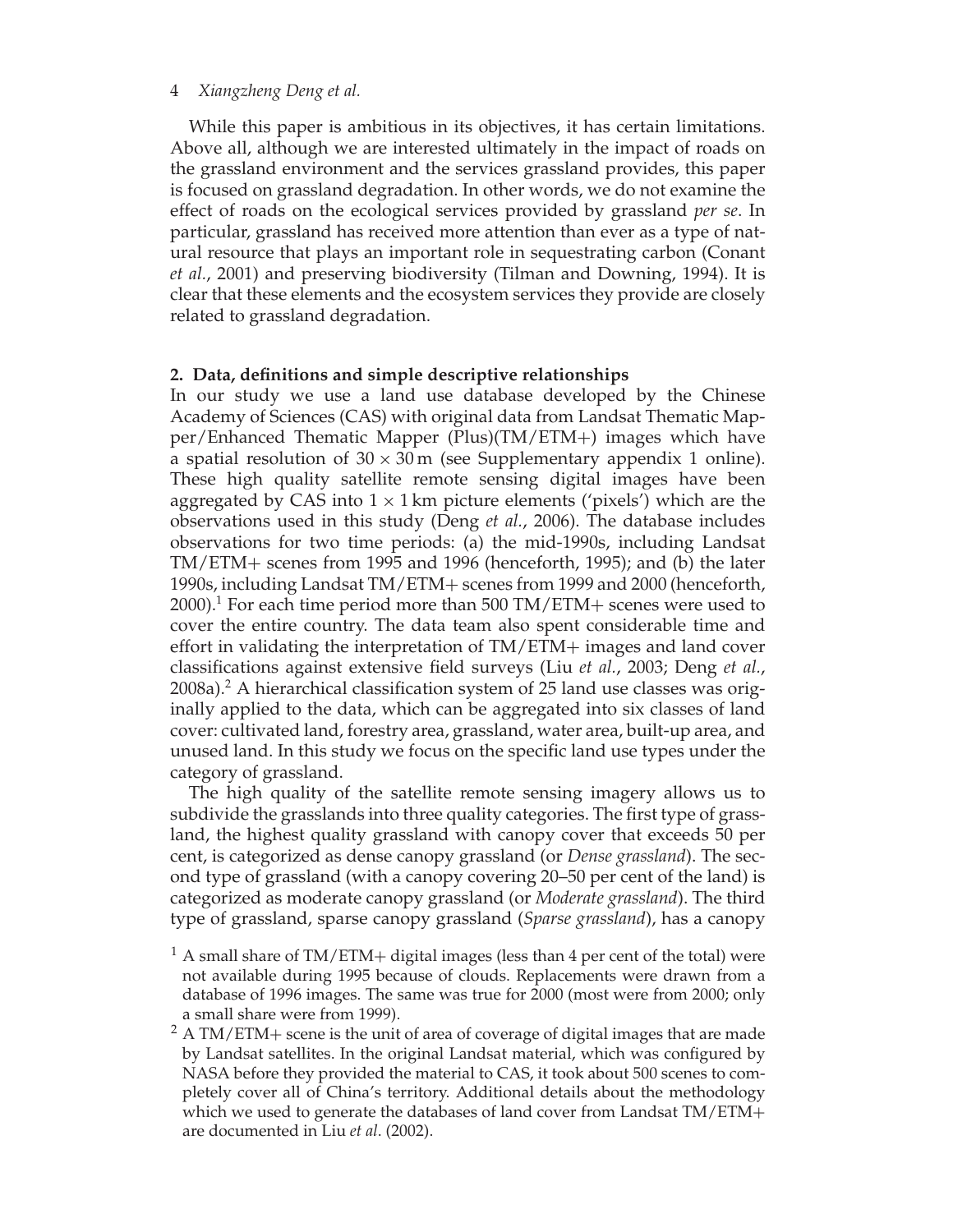covering 5–20 per cent of the land. If the canopy cover is less than 5 per cent, it is not counted as grassland.

In order to create an aggregated variable that captures the inter- and intrapixel differences in the quality of the grassland, we can use our data to create a single quality-adjusted measure of grassland area (*QA-Grassland*). This is done by multiplying the fraction of each pixel that is in each type of grassland (Dense, Moderate and Sparse) by a weight representing the median canopy cover in each category of grassland. $3$  The formula for calculating the *QA–Grassland* is:

$$
QA
$$
-Grassland =  $w^d \cdot (Dense grassland area) + w^m \cdot (Modernate grassland area)$   
+  $w^s \cdot (Sparse grassland area)$  (1)

where  $w^d = 0.75$  is for Dense grassland,  $w^m = 0.35$  is for Moderate grassland, and *w<sup>s</sup>* = 0*.*125 is for Sparse grassland (these are the mid-points of canopy coverage for each category).

#### *2.1. The choice of study area*

Mapping the grassland resources of China illustrates why we need to narrow the focus of our study. According to satellite imagery from all of China, there are more than  $4,000,000 \text{ km}^2$  of grasslands, covering above 40 per cent of the nation's total area. Using all of these data would mean working with at least 4,000,000 observations, which would be computationally burdensome. Therefore we restrict our attention to the case of Inner Mongolia (figure 1). With the exception of the more remote areas of China's far west, the grasslands in Inner Mongolia are the most abundant in China. Inner Mongolia's grasslands account for 18 per cent of China's total grassland area. They also are by far the most economically important grasslands in China; much of the area in Tibet and Xinjiang is not used for raising livestock and population densities are low. Within Inner Mongolia, the area covered by grasslands accounts for 31 per cent of the total area.

However, even if we just restricted our attention to this one province, we would still have to deal with a large (potentially unwieldy) sample of more than 1,000,000 observations (the total area of the province is  $1,143,314 \text{ km}^2$ ). Because of this, we decided to restrict our attention further to a specific region of Inner Mongolia. Traditionally, the province can be broken into

 $3$  The weights in equation (1) are made in order to produce an aggregated variable that captures the inter- and intra-pixel differences in the quality of the grassland. To produce such a measure (QA-Grassland) we multiply the fraction of each pixel that is in each type of grassland (Dense, Moderate and Sparse) by a weight that represents the average canopy cover of each type of grassland. What is the weight? Recall the first type of grassland: the highest quality grassland with canopy cover that exceeds 50 per cent is categorized as Dense grassland. This means that the density of dense canopy grassland is between 50 and 100. The average of 50 and 100 is 0.75, which is precisely the weight used in equation (1) for Dense grassland. The second type of grassland (with a canopy covering 20– 50 per cent of the land) is categorized as Moderate grassland. Its weight is the average of 20 and 50 or 0.35. The third type of grassland, Sparse grassland, has a canopy covering 5–20 per cent of the land (which means the weight is 0.125).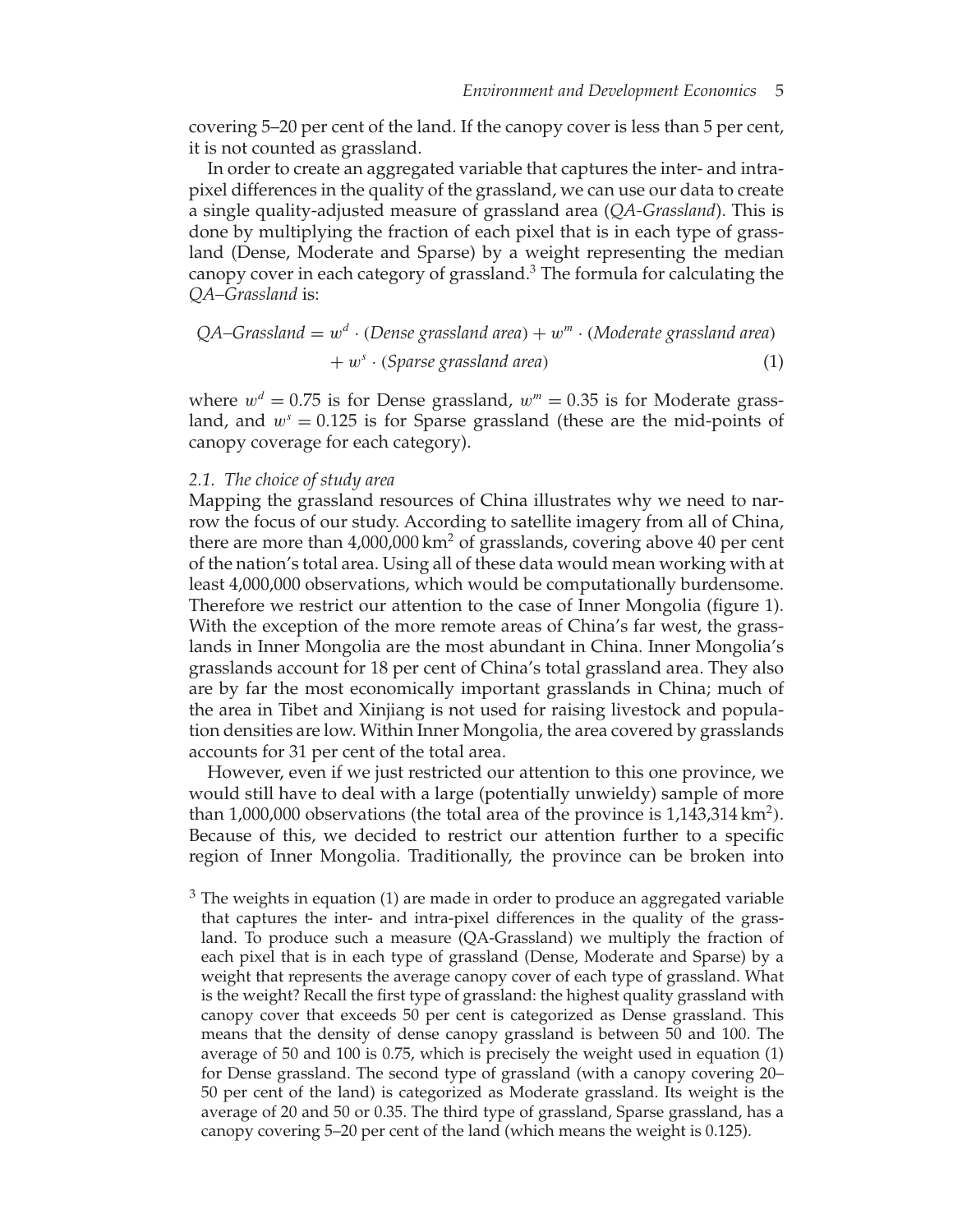6 *Xiangzheng Deng et al.*



Figure 1. *Grassland cover in (a) 1995 and (b) 2000 in Inner Mongolia.*

three regions – the western zone, the middle zone and the eastern zone (figure 2; China Agricultural Zoning Committee (1989)). Since the western zone, which is mostly desert, contains less than 10 per cent of the province's grassland (see Supplementary appendix 2, table A1, row 4 online), and the eastern zone, which traditionally was part of the northeastern agricultural belt (that is, it is in many respects more like Heilongjiang and Jilin provinces than the rest of Inner Mongolia), only contains about 20 per cent of the province's grassland (see Supplementary appendix 2, table A1, row 3 online), we decided to focus on the middle zone. It should be noted that within the middle grassland region in 1995, 50.4 per cent of the grassland is Dense grassland cover, 36.4 per cent of the grassland is Moderate grassland cover, and 13.2 per cent of the grassland is Sparse grassland cover.



Figure 2. *Spatial heterogeneity in the changes in grassland cover in each 1 km*<sup>2</sup> *in the Middle Grassland Zone of Inner Mongolia in the period between 1995 and 2000.*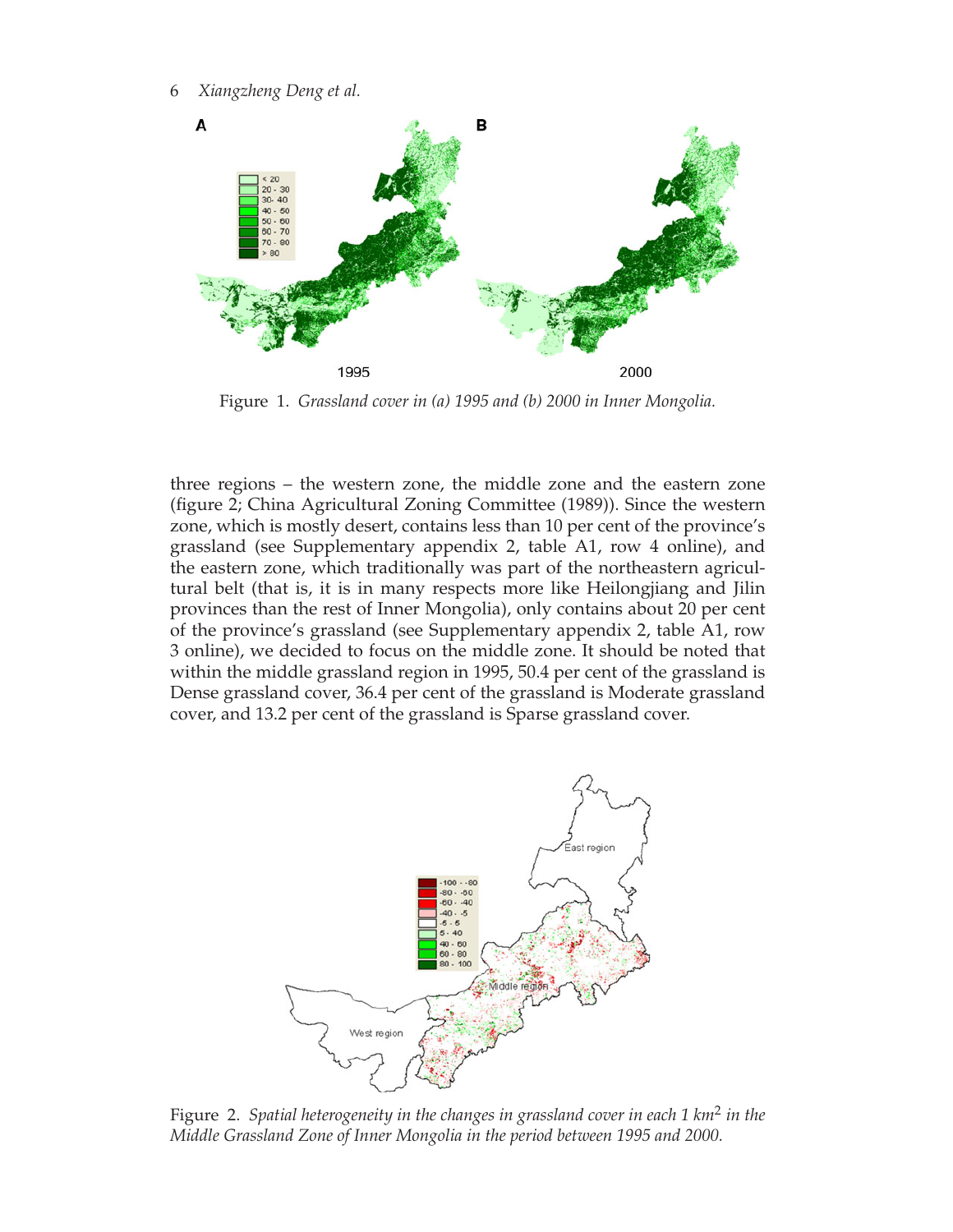# *2.2. Data for explanatory variables: roads and other factors*

The basic data for our roads variable come from provincial, county and local maps from the CAS data center. The maps are up to date through 1995. The information from hard copies of the maps was digitized by a CAS working group in 1999 and 2000. Although it would be simple to calculate the straight-line distance from each pixel to the nearest segment of digitized road, such an approach is likely to provide a misleading measure of road access. More than half of Inner Mongolia's land area is grassland growing on rolling hills that are punctuated by gullies, valleys and canyons. In such an environment, a realistic measure of accessibility requires knowledge of the topography and, in particular, of *watersheds*. Our assumption is that travel within a watershed is likely to be less impeded than travel between watersheds. Hence, if a road enters a watershed, all pixels within that watershed are likely to have relatively easier access to the road.<sup>4</sup>

A second issue also arises concerning what is the appropriate unit into which we should divide our data. Should we use administrative boundaries such as counties, or should we use natural boundaries such as watersheds? It is plausible that settlement and grazing decisions are influenced by grass quality (or some other cross-watershed policy or economic force) at a larger scale than the pixel level. Planning of large roads is also likely to occur at a much larger scale than the pixel. There are also many other factors that suggest that natural watershed boundaries are more appropriate than administrative boundaries. This is especially true considering that the boundaries of watersheds reflect the inherent winding line of a watershed in which all the natural conditions of land use and human development activities share the same characteristics. Because of this, local governments almost always use watersheds (instead of administrative boundaries) when undertaking environmental or development planning. Therefore, it seems natural to use the boundary of watersheds as the analytical units in this study.

#### 2.2.1. Creating the road variables

As a result of these two issues, we developed a three-step procedure to take the digitized road map of the province and turn it into a discrete, pixelspecific measure of *the largest road that penetrates any part of each watershed*. The first step began with a detailed GIS map of Inner Mongolia. We used this map plus information on elevation and the watershed delineation function in ArcGIS to divide the area of the province into distinct, non-overlapping

<sup>&</sup>lt;sup>4</sup> The ruggedness of the terrain in the Middle grassland region makes our assumption easy to justify. This is not an area of vast open plain. Rather, as discussed in the text, it is an area with (sometimes steep) rolling hills, steep gullies and sharp canyons. Our assumption simply states that if a herder of sheep (or some other person) has a choice of herding sheep (or moving some other resource) down towards the middle flow-line of a watershed, this would be much easier (in most cases) than trying to drive them up over a ridge, across gullies into another watershed.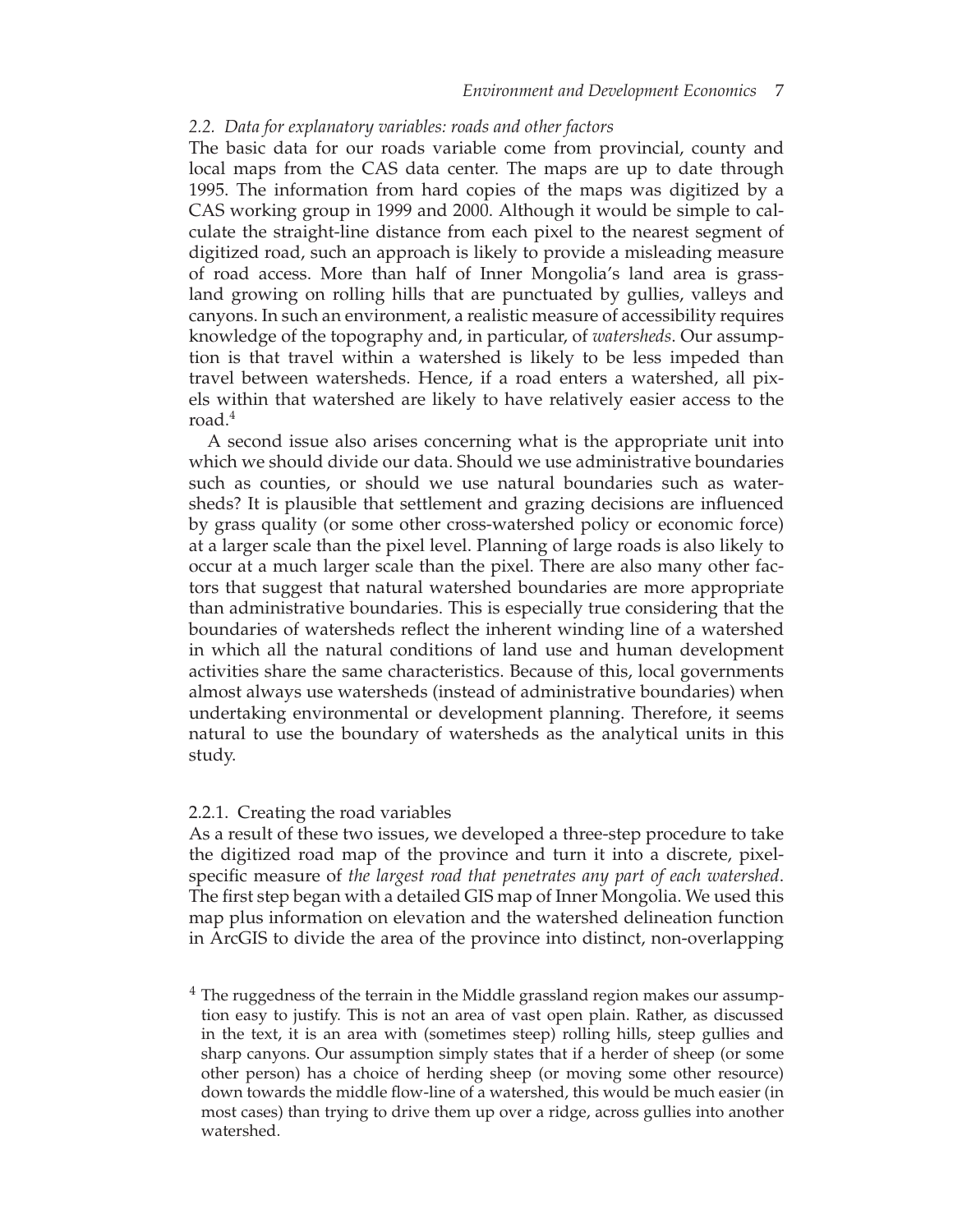

Figure 3. *Boundaries of watersheds (n* = 5*,* 729*) in the Middle Grassland Zone of Inner Mongolia.*

watersheds. The boundaries of watersheds for the middle zone are shown in figure 3.5

In step two, the digitized road map and the digitized watershed map were merged.<sup>6</sup> Representations of the watershed maps overlaid with the road network are shown in figure 4. This merging was a key step which allowed each watershed to be assigned to one of four categories, according to *the size of the largest road that runs through the watershed* (see Supplementary appendix 3 online). The four types of roads are: *expressways* (multilane, controlled access highways); *province-level highways* (major roads which are typically not controlled access but usually relatively well maintained since the province's highway bureau is charged with their maintenance); *other roads* (all major roads except expressways and province-level highways); and *no roads* (watersheds with no major roads – or those with only smaller and village-level roads). After this step every watershed in the province is labeled with one (and only one) of four names: *expressway watershed*; *province-level highway watershed*; *other road watershed*; or *no road watershed*. If a watershed has an expressway and a province-level highway (and/or other road) inside its boundary it is still, by definition, an expressway watershed.

- <sup>5</sup> Because, *a priori*, there is no optimal number of watersheds, we created two maps, one with 5,729 watersheds and another, more aggregated one, with 2,693. During the analysis phase of the study we used both and compared the results. As it turns out, the nature of the way that we divided the province into watersheds (that is, either 5,729 or 2,693) did not have a significant effect on the fundamental findings of the paper. Therefore, in the paper we only report the results obtained using the larger number of watersheds.
- $^6$  The maps were drawn so that a given segment of road could not, simultaneously, be in two watersheds at once.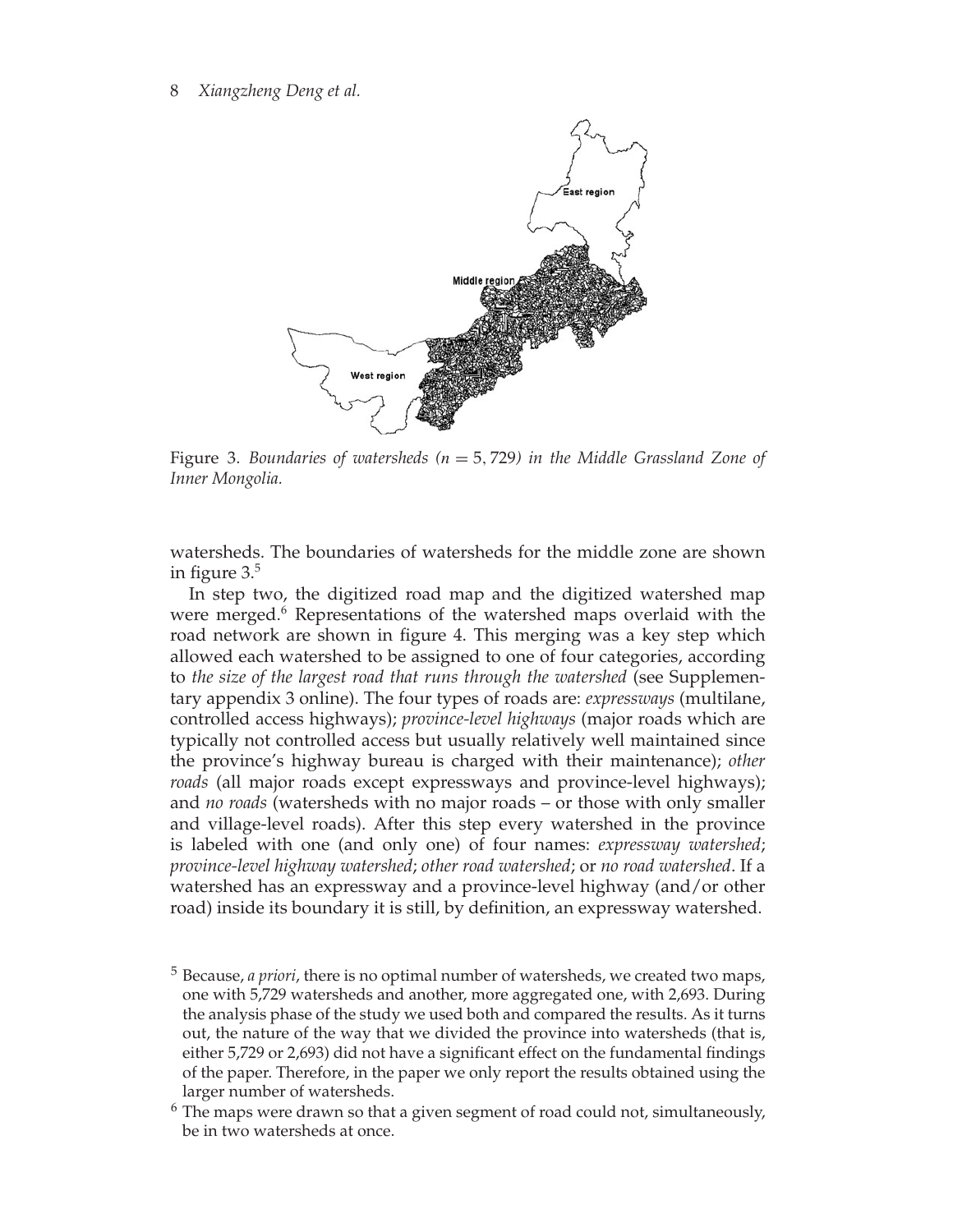

# *Environment and Development Economics* 9

Figure 4. *Example of boundaries of watersheds overlaid with the road network in the Middle Grassland Zone of Inner Mongolia in 1995.*

The final step assigns all of the pixels in the same way as the watersheds. This, of course, means that each of the 563,296 pixels in the middle zone of Inner Mongolia has one of four designations: *expressway pixel, province-level highway pixel, other road pixel,* or *no road pixel*.

# 2.2.2. Other control variables

In addition to information on the grasslands and roads, other data are used to create variables to control for other factors that determine grassland quantity and quality. When looking at the empirical literature on the determinants of grassland cover, we find four broad categories of variables. Ding *et al.* (2006) and Zheng *et al.* (2006) and others include a number of geographic and climatic variables. Han *et al.* (2008), Rozelle *et al.* (1997), and Williams (2007) include demographic and economic variables. Other authors (e.g., Zhang *et al.*, 2006) include measures of distance from the grassland plots to different features (such as distance to the nearest city). Different authors also consider other factors such as whether or not the pixel is in a protected area (Tilman *et al.*, 2005). In order to make our analysis as consistent as possible with the rest of the literature, we have collected information on four sets of variables: geographic and climatic factors, demographic and economic factors, measures of distance, and other factors. A number of these factors have been consistently found to causally affect grassland degradation in the review paper by Trombulak and Frissell (2000).

To generate the control variables for our analysis, we draw on data and information from a number of different sources. The data for measuring *rainfall* (measured in mm per year) and *temperature* (measured in accumulated degrees centigrade per year) are from the CAS data center but were initially collected and organized by the Meteorological Observation Bureau of China from more than 600 national climatic and meteorological data centers. For use in our study, we take the point data from the 15 climate stations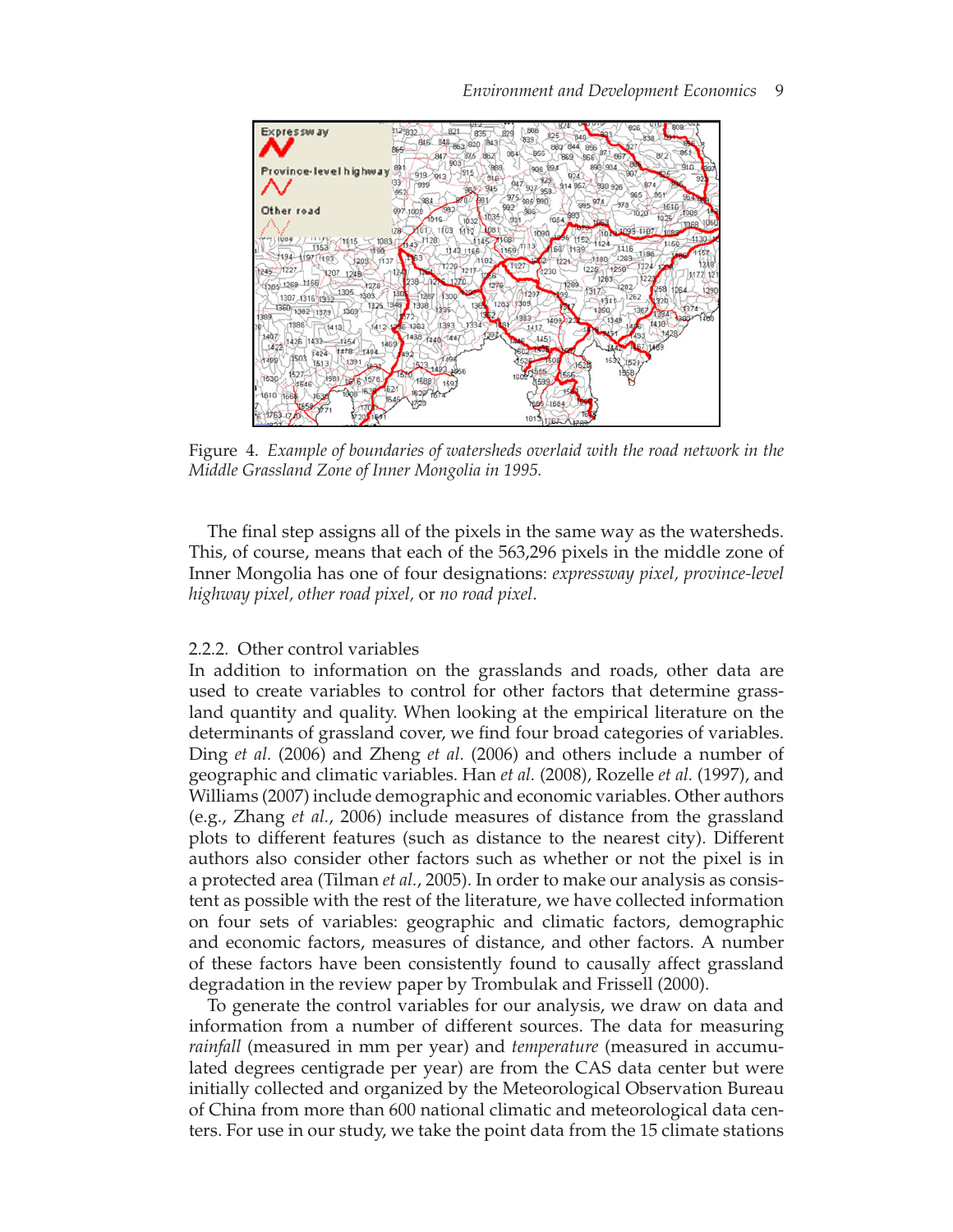in Inner Mongolia and interpolate them into surface data using an approach called the *thin plate smoothing spline* method (Hartkamp *et al.*, 1999). The *elevation* and *terrain slope* variables, which measure the nature of the terrain of each county, are generated from China's digital elevation model data set that is part of the basic CAS database. Information on the properties of soil is also part of our set of geographic and climatic variables from the CAS data center. Originally collected by a special nationwide research and documentation project (the *Second Round of China's National Soil Survey*) organized by the State Council and run by a consortium of universities, research institutes and soils extension centers, we use these data to specify 10 variables: the *nitrogen*, *phosphorous* and *potassium* content of the soil (measured as percentage); *available phosphorous* and *available potassium* in the top soil (measured in ppm); *soil pH value*; *soil clay*, *soil loam* and *soil sand* (denoting the proportion of clay, loam and sand in the soil (measured as percentage); and *organic matter* in the top soil (measured as percentage). By using a conventional Kriging algorithm (Kravchenko and Bullock, 1999), we are able to interpolate the soil information into surface data to get more disaggregated information on the property of the soil over space for each pixel.

Two demographic and economic variables, *population* and the level of gross domestic product per km<sup>2</sup> (*GDP*), are included in our modeling work. The demographic data for 1995 and 2000 are from the *Population Statistical Yearbook for China's Counties*. Information on GDP for each county for 1995 and 2000 is from the *Socio-economic Statistical Yearbook for China's Counties* (NBSC, 2001). When there are missing data in the yearbook, the information is supplemented by the province's annual statistical yearbook for 1995 and 2000. In order to get pixel-specific measures of the demographic variables we use an approach called the Surface Modeling of Population Distribution framework (Yue *et al.*, 2005; Deng *et al.*, 2008b) to interpolate the data across space (measured as persons/km2*)*. The level of *GDP* (*GDP* per km2*)* is also interpolated across space using commonly available GIS algorithms (Doll *et al.*, 2000, 2006; Deng *et al.*, 2008b).

We also created several measures of distance (in km), defined separately for each pixel in our sample. The variable, *distance to nearest road*, measures the distance from each grid cell to the nearest road of any type. *Distance to the provincial capital* measures the distance (by the shortest road route) from each pixel to Hohhot, Inner Mongolia's provincial capital. We also generated a variable, *distance to the nearest urban core*, which is the shortest road route from each pixel to the nearest county seat or other major urban center.

Finally, we also obtained data for several other factors. For example, we create a variable, *bufferfarmland*, to identify if a pixel is surrounded by cultivated area. The idea of including this variable is to hold constant any impact on the grassland that could arise if a pixel of grassland is near an area in which agriculture is being practiced. The variable is created by measuring the percentage of the area that is being cultivated within 10 km of the pixel of interest. Similarly, we create a variable, *bufferforest*, to identify if a pixel is surrounded by forested area. Finally, we also include a variable called *grassland area in 1995*. This variable seeks to hold constant the quality-adjusted quantity of grassland in the initial period of our analysis (measured as *QA-Grassland*1995). Table A2 in Supplementary appendix 4 online reports the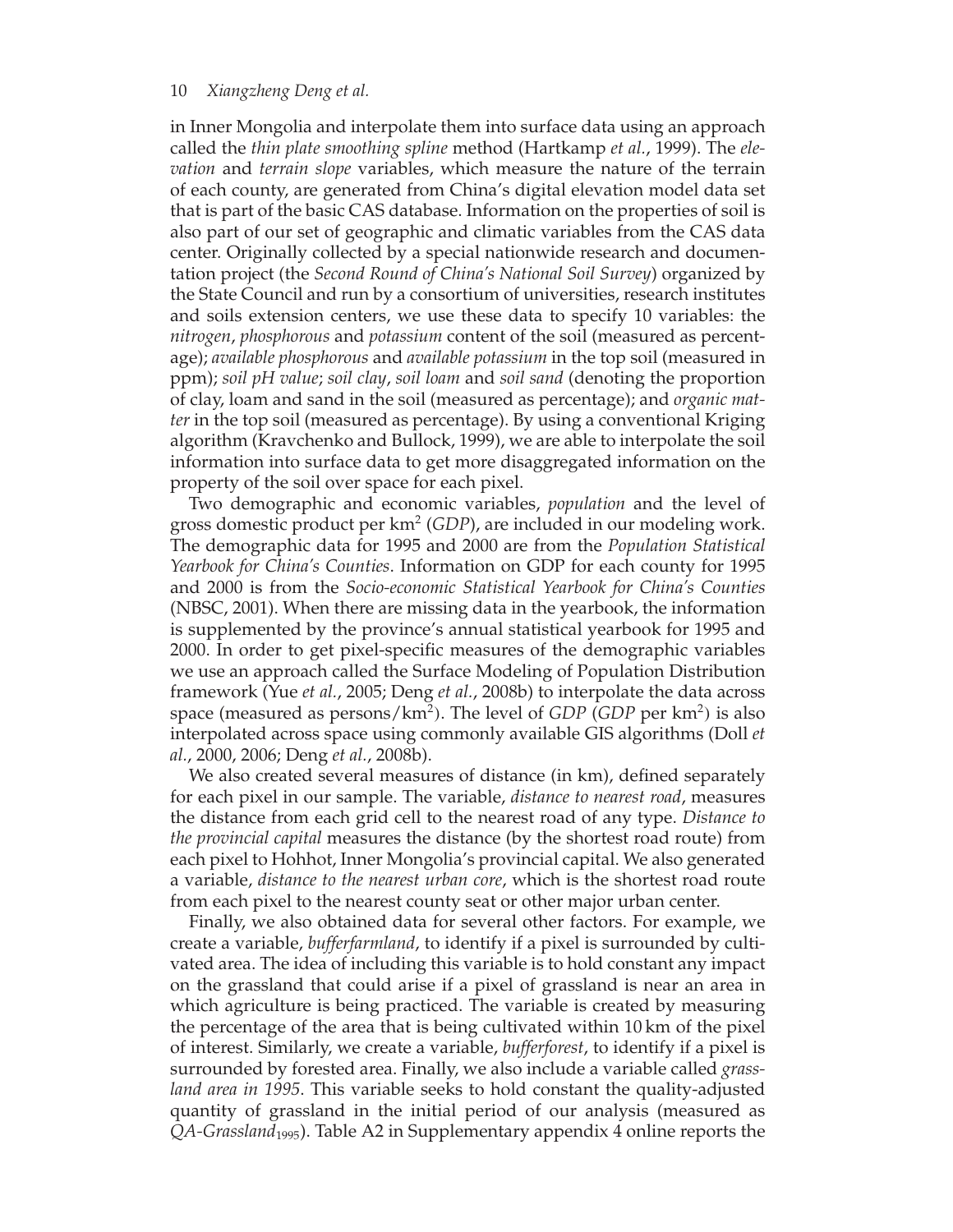variable name, units, number of observations, mean and standard deviation for all variables used in the paper.

**3. Approach to estimate the multivariate effect of roads on grasslands** The basic empirical relationship that we are interested in is:

$$
Grassland_{i,t} = a_0 + a_1 \cdot (Access\ to\ Roads)_{i,t-j} + e_{i,t}
$$
 (2)

where *Grassland*<sub>*i*</sub>, is measured in one of two ways. In one set of regressions, it is the area of the grasslands in pixel *i* in year  $t = 2000$ . In the other set of regressions it is the change of the area of the grassland in pixel *i* between 1995 and 2000. This is discussed further below. In addition, because of differences within and across pixels in the quality of grasslands, we replace *Grassland* with the quality-adjusted measure of grassland area, *QA-Grassland*.

The explanatory variable of interest, (*Access to Roads*)*<sup>i</sup>,t*<sup>−</sup> *<sup>j</sup>* , is a measure of the nature of the largest road that ran through the watershed which contains pixel *i* in year  $t - j$  (which in our study is 2000  $-5 = 1995$ ) and  $a_1$  is our coefficient of interest. We use a lagged measure of roads (lagging it by 5 years) to help reduce concerns about endogeneity, since changes in grassland cover between 1995 and 2000 (or the level of the grasslands in 2000) should have no direct effect on the road network in 1995.

Since we are interested in the impact of whether there is a road in the watershed (or not) as well as the type of road (expressway vs. province-level highway vs. other road), we define *Access to Roads<sup>i</sup>,t*<sup>−</sup> *<sup>j</sup>* in four different ways. In model 1.1, we include in our sample only the expressway and provincelevel highway pixels, and (*Access to Roads*)<sub>1.1,*i*,*t*−*j* will equal 1 if the pixel is</sub> an expressway pixel and 0 if the pixel is a province-level highway pixel. Note, the other road pixels and no road pixels are excluded from the analysis when we use (*Access to Roads*)<sub>1.1,*i*,*t*−*j*</sub>. In the estimation of model 1.1, *a*<sub>1.1</sub> will measure the effect on the grassland area of changing a highway system from a province-level highway to an expressway.

In model 1.2, we include in our sample only the expressway, provincelevel and other road pixels, and *Access to Roads*1*.*2*,i,t*<sup>−</sup> *<sup>j</sup>* will equal 1 if the pixel is either an expressway pixel or a province-level highway pixel and 0 if the pixel is a 'other road pixel'. In the estimation of model 1.2,  $a_{1,2}$  will measure the effect on the grassland area of changing a highway system from some other road to either a province-level highway or to an expressway. The roadless pixels are dropped from the analysis when we work with model 1.2.

In models 1.3 and 1.4 we use the full sample (that is all of the pixels in the middle zone of Inner Mongolia). The empirical exercise in model 1.3 is like that of model 1.2, except we set *Access to Roads*<sub>1.3,*i*, $t-j$  = 0 when the pixels</sub> are either other road pixels or no road pixels. In that way, the interpretation of  $a_{1,3}$  becomes the effect on the grassland area of changing a highway system from some other road to either a province-level highway or to an expressway, or of building a province-level highway or expressway into a previously roadless watershed. In model 1.4, we set *Access to Road*<sub>1.4*,i*, $t-j$  = 1</sub> if there is any type of road in the watershed, and set it to 0 if there is no road in the watershed. The interpretation of *a*1*.*<sup>4</sup> becomes the effect on the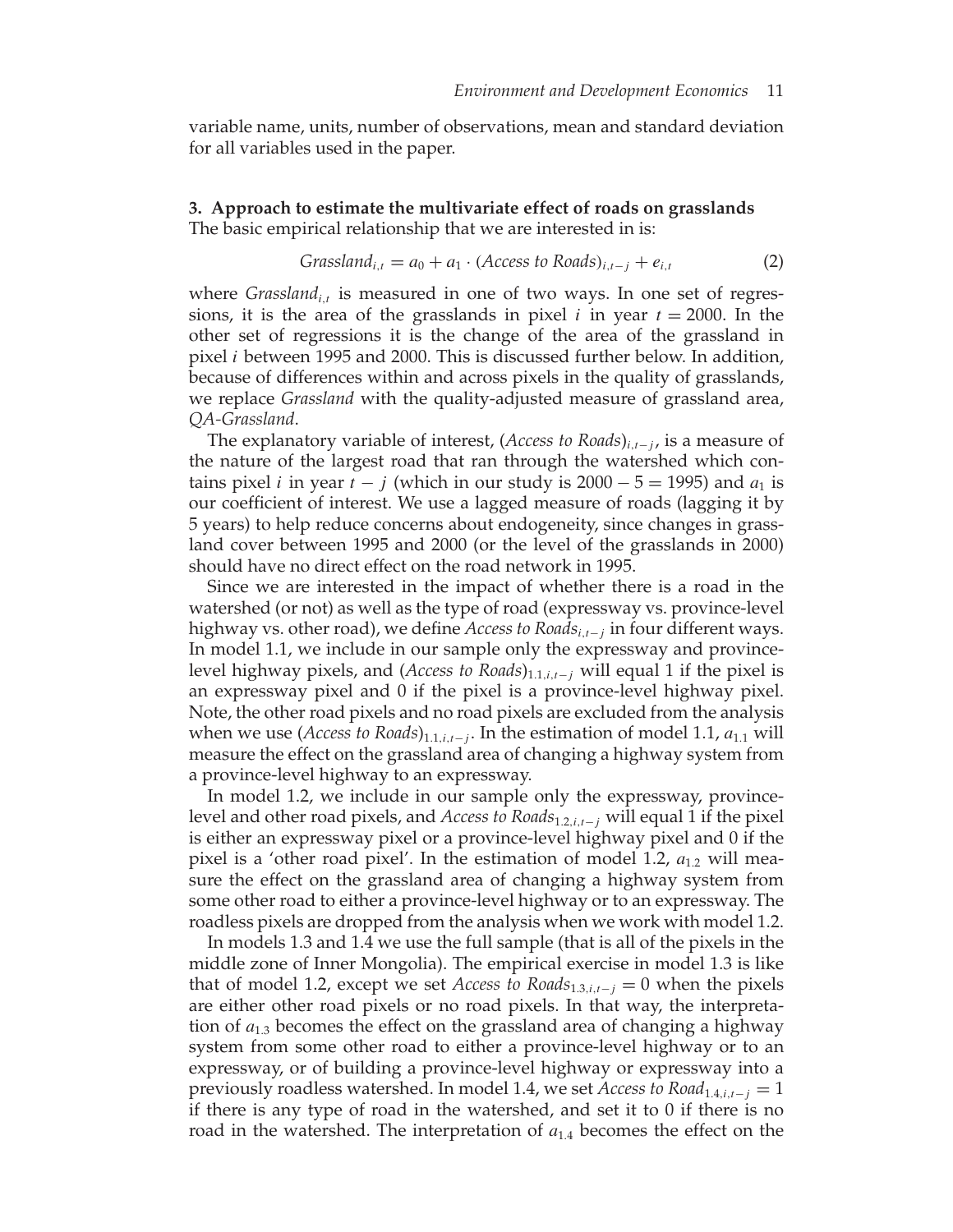grassland area of building any type of road into a previously roadless watershed. Table 1 summarizes the different 'experiments' that are conducted by estimating models 1.1–1.4.

The estimation of  $a_1$  using equation  $(2)$ , of course, is problematic for several reasons. Pixels in watersheds with expressways are likely to differ from those in watersheds without any roads (or with only minor roads) in many ways. They may have easier topography and more productive soils along with a number of unobserved locational advantages, since richer areas (or areas with more development potential) are more likely to attract investment in roads. Hence, applying OLS to equation (2) is unlikely to give unbiased treatment effects estimates of what happens to the grassland cover when a previously roadless watershed has new roads introduced (or existing roads upgraded). Indeed, as discussed above, previous work (Zhang *et al.*, 2006) suggests many other factors that might affect grassland area and since some are likely to be correlated with both grassland area and access to roads, we can reduce omitted variable bias by controlling for as many variables as possible. This gives the model:

$$
Grassland_{i,t} = a_0 + a_1 \cdot (Access\ to\ Roads)_{i,t-j} + a_2 Z_i + e_{i,t}
$$
 (3)

Where, in addition to the variables and parameters in equation (2), equation (3) includes the matrix *Z*. In our analysis *Z* includes 14 measures of geographic and climatic variables (*elevation*, *terrain slope*, *nitrogen*, *phosphorous, potassium, available phosphorous, available potassium, soil pH value, soil clay, soil loam, soil sand, organic matter, temperature* and *rainfall*); two measures of demographic and economic variables (*population* and *GDP*); three measures of distance variables (*distance to the nearest road*, *distance to the provincial capital* and *distance to the nearest urban core*); and two other variables (*bufferfarmland* and *bufferforest*). In versions of the equations in which the dependent variable is the change in the grassland (from 1995 to 2000), we also include an additional variable that holds constant the level of the grassland in 1995 (*Grassland area in 1995*). Since most of the 22 variables in *Z* – all except *population, GDP, bufferarea10* and *distance to the nearest urban core* – only vary across space, we only include an *i* subscript on *Z*.

#### *3.1. Matching methodology*

As in the case of our OLS models (in equations (2) and (3)), the matching method is another way to examine the impact of a treatment (in our context, existence of particular types of roads) on an outcome (in our case, grassland) when selection takes place on observable characteristics (Rosenbaum and Rubin, 1983; Dehejia and Wahba, 2002). Estimating the effect of roads on grassland cover without bias using the matching method assumes that the outcome in the base state (grassland if the pixel was not in a watershed with a particular type of road) is independent of the treatment, conditional on observed covariates *Z*. In other words, for pixels within subgroups defined by *Z*, being located in a watershed with roads is unrelated to what the grassland cover would be if the pixel were not in a watershed with roads. This is the so-called Conditional Independence Assumption. If this assumption holds, we can say that, given the observable covariates, the grassland cover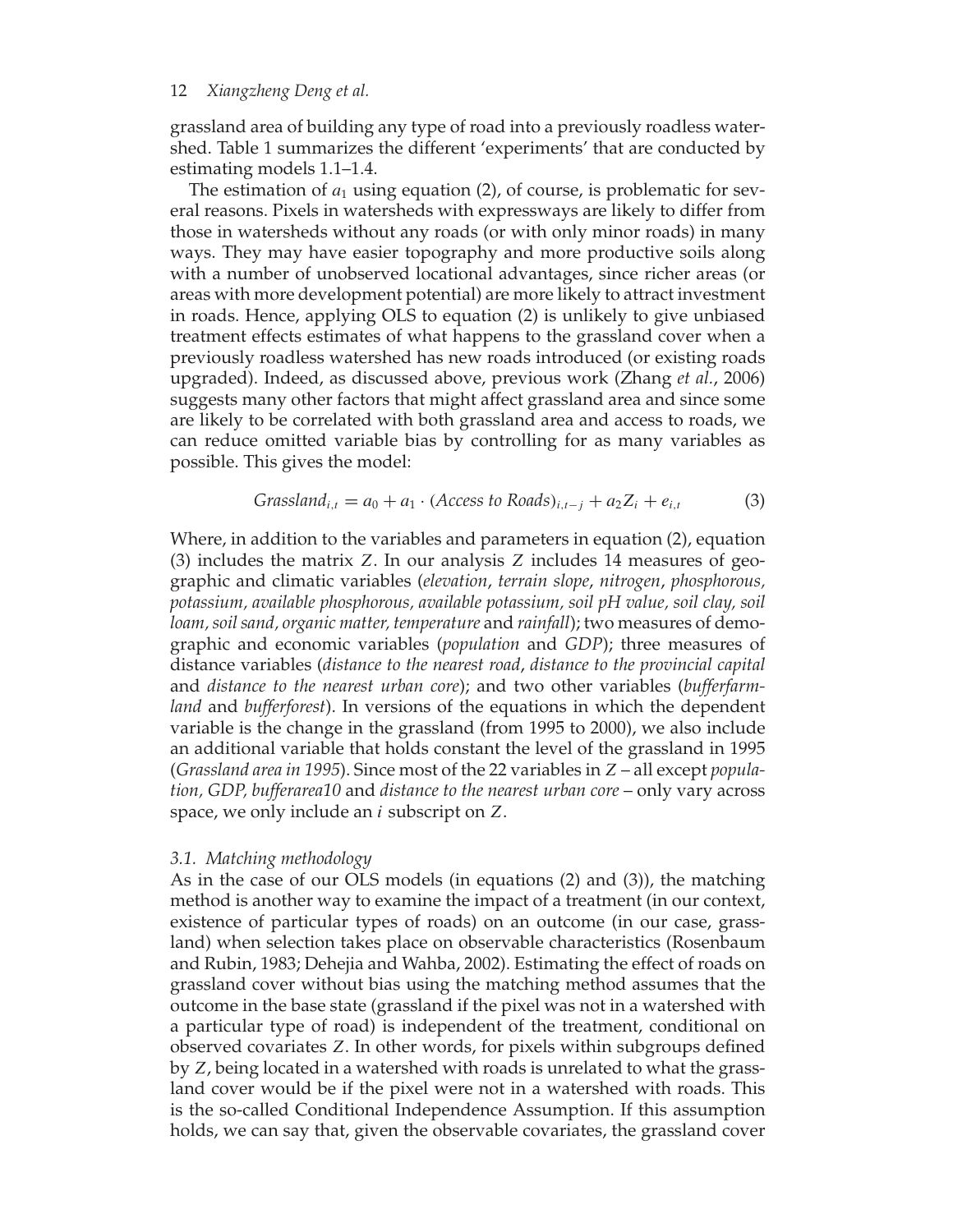|                                                                                                                    | through the watershed is <sup>a</sup> : | Treated: the largest type of road that goes | Control: the largest type of road that goes<br>through the watershed is: |            |            |                           |                       |            |
|--------------------------------------------------------------------------------------------------------------------|-----------------------------------------|---------------------------------------------|--------------------------------------------------------------------------|------------|------------|---------------------------|-----------------------|------------|
|                                                                                                                    | Expressway                              | Province-level<br>highway                   | <i>Other</i><br>roads                                                    | No<br>road | Expressway | Province-level<br>highway | <i>Other</i><br>roads | No<br>road |
| Expressway vs. province-level highway<br>(Access to Roads) $_{1.1}$                                                | $\Upsilon^b$                            |                                             |                                                                          |            |            |                           |                       |            |
| Expressway and/or province-level<br>highway vs. other roads<br>$(Access to Roads)_{1,2}$                           |                                         |                                             |                                                                          |            |            |                           | $\checkmark$          |            |
| Expressway and/or province-level<br>highway vs. other roads or<br>no roads ( <i>Access to Roads</i> ) $_{1,3}$     |                                         |                                             |                                                                          |            |            |                           |                       |            |
| Expressway and/or province-level<br>highway and/or other roads<br>vs. no roads ( <i>Access to Roads</i> ) $_{1.4}$ | Υ                                       |                                             | Υ                                                                        |            |            |                           |                       |            |

Table 1. *Definition of* Access to Roads *variables*

<sup>a</sup>If the largest type of road that goes through the watershed is expressway, the watershed may also contain province-level highway or other roads. Likewise, if the largest type of road is province-level highway, it may also include other roads.

by denotes that this largest type of road goes through the watershed.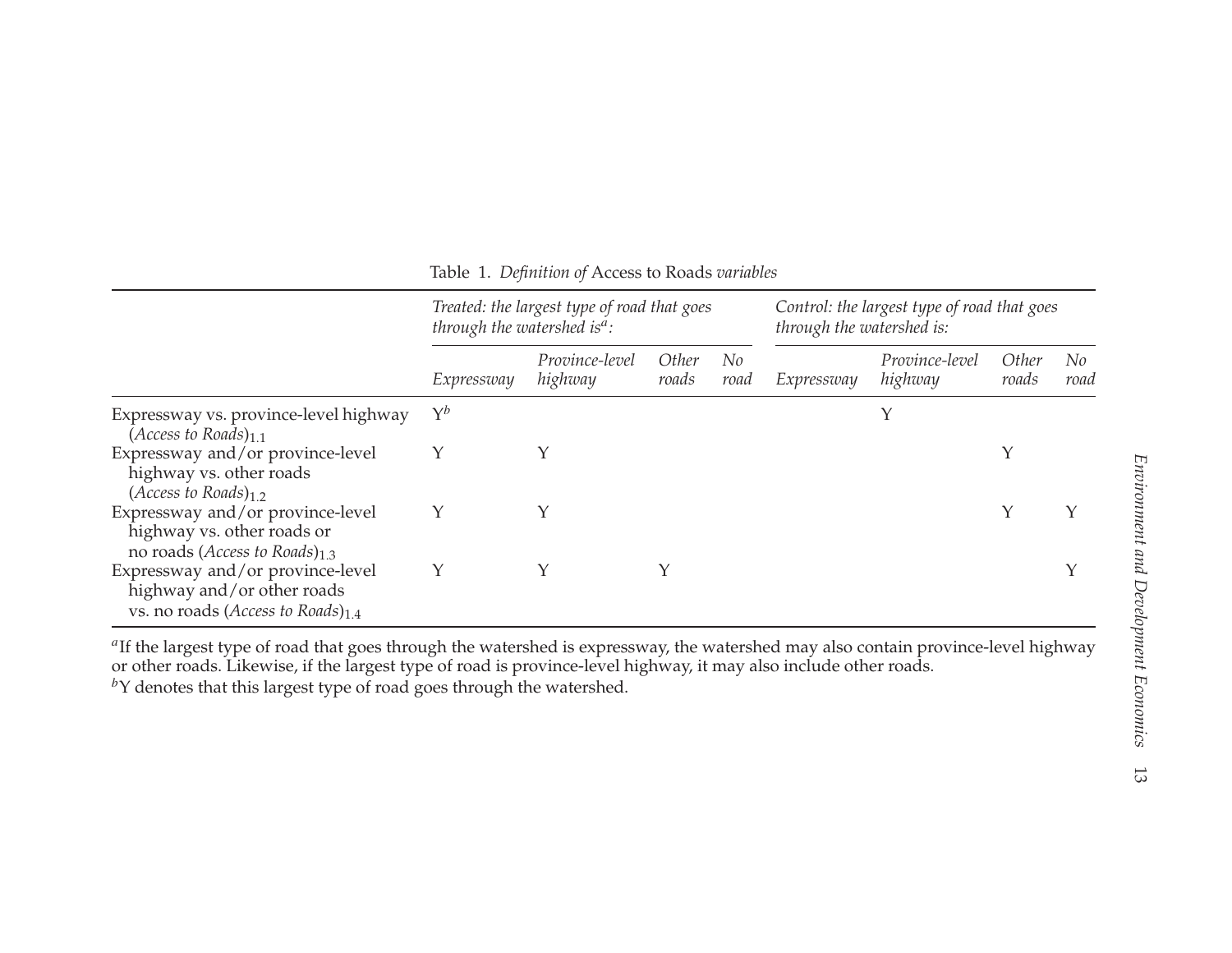of the control pixels is what the grassland cover of the treated pixels would have been had the road (or had the larger road) not penetrated into the watershed of the treatment pixel.

Unlike OLS, however, matching works by finding a control pixel that is very similar to the treatment pixel by conditioning on *Z* variables nonparametrically rather than linearly (Black and Smith, 2004). To take advantage of the matching method, we follow the recent literature and match every treated pixel with a control pixel using the Covariate Matching estimator developed by Abadie and Imbens (2006). With Covariate Matching we estimate the average treatment effect on the change in grassland cover by comparing outcomes between treated observations (pixels in a watershed with a specific type of road), and control observations (pixels in a watershed without the specific type of road). In our analysis, we choose to match the two nearest neighbors with the same (similar) covariates (*Z)*, where the variables in *Z* are the same as in equation (3). Within this set of pixels, we can then directly estimate  $E(Y_{i1}|T_i = 1, Z_i)$  and  $E(Y_{i0}|T_i = 1, Z_i)$ . This approach means that once we have a matched sample, we compare the grassland of the treated pixel with the grassland of the control pixel. One additional advantage of Covariate Matching is that it allows us to correct for the bias caused by the matching discrepancy. To minimize geographic mismatch, we enforce exact matching by prefecture; that is, only pixels from the same prefecture are allowed to be matched. The exact matching helps control for unobserved heterogeneity at the prefecture level (e.g., policy environment). With covariate matching, we report the results using the *Mahalanobis* metric weighting scheme.

Using the method of matching also has the additional advantage of alleviating spatial issues. The basic unit of observation in our study is the  $1 \text{ km}^2$ pixel, of which there are 563,296 in the middle zone of Inner Mongolia. When using such data there is a high correlation in grassland cover between neighboring pixels (as well as lesser – but still statistically significant – correlation in the residuals of the OLS estimates of equation (3).7

When estimating the relationship between access to roads and the grassland this spatial autocorrelation can lead to inefficiency and invalid hypothesis testing procedures (Anselin, 2001). Matching methods should eliminate most of the spatial autocorrelation because every treated pixel is matched with a control pixel from a *different* watershed. Except for the extreme case where the two matched pixels share a common watershed boundary, the pixels are unlikely to be adjacent neighbors.<sup>8</sup>

- <sup>7</sup> The Moran *I* statistic is more than 0.50 for the dependent variable and 0.30 for the residuals. Intuitively, this statistic is equivalent to the slope coefficient of a linear regression of the weighted average value of grassland cover (residuals) for the pixels surrounding the *i*th pixel on the grassland cover (residual) in pixel *i*.
- $8$  Our second strategy to deal with the spatial issues is to also estimate the model at the watershed level (in addition to estimating the model at the pixel level). Aggregating over neighboring pixels that have highly similar information may not make much difference, depending on how great the variability in grassland cover is within the watershed. In other words, the smaller the spatial scale at which the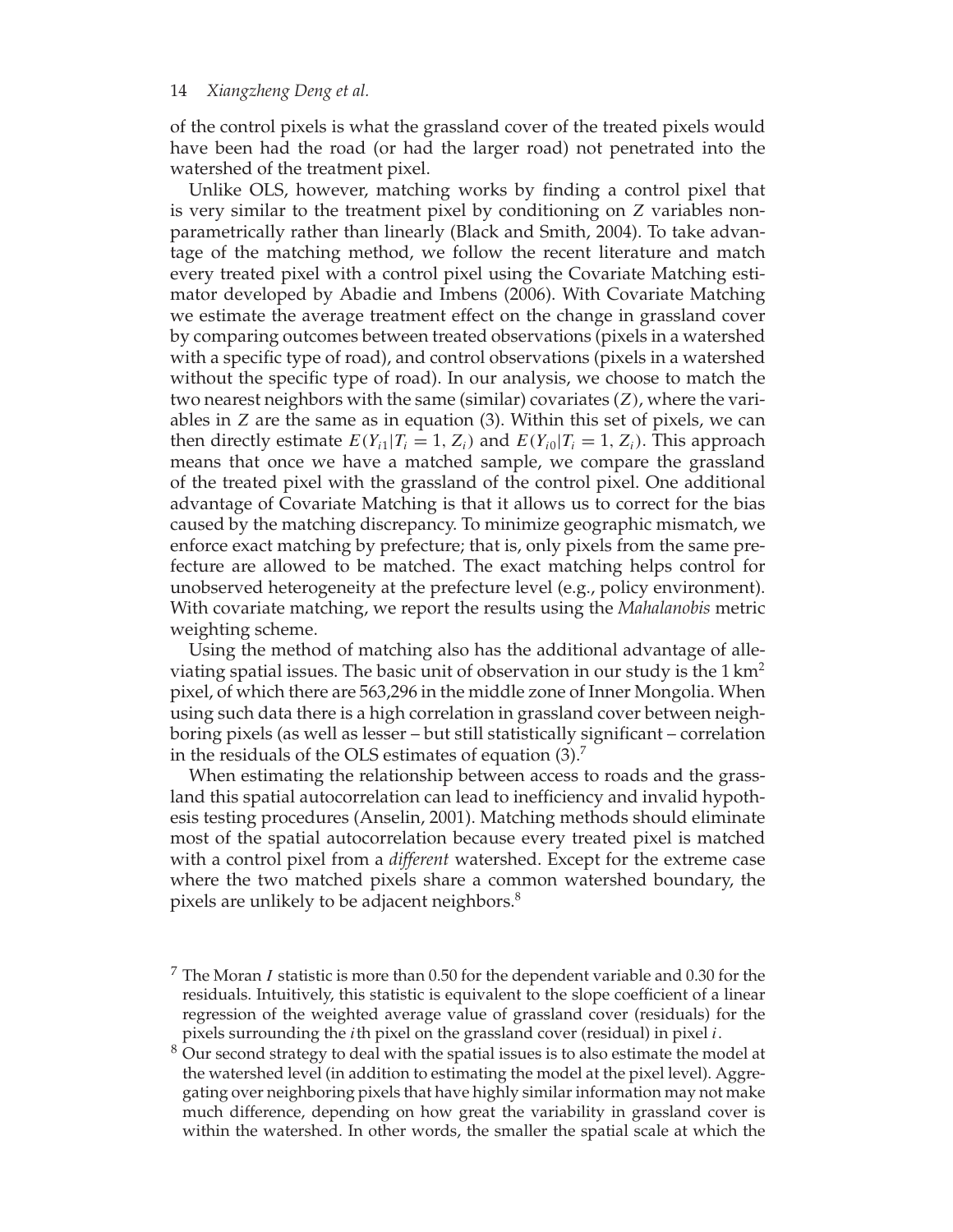*3.2. Two definitions of the dependent variable: grassland and change in grassland* As discussed above, we have two dependent variables of interest. Many studies of roads and grassland degradation use cross-sectional data on grassland area. However, such a cross-section may merely illustrate the correlation between where roads and grasslands are (i.e., which areas are more remote and which areas are more developed). To estimate the causal impact of roads on grasslands, one would want to look at the *changes* in grassland. Fortunately, as discussed above, we have two years of land use data for each pixel in Inner Mongolia. Therefore, in the rest of our analysis, we report estimates for all of the models using two dependent variables – grassland area in 2000, and the change in the grassland area between 1995 and 2000.

#### *3.3. Accounting for heterogeneous effects*

As discussed above, across pixels and within pixels the quality of grassland varies. In fact, although total grassland cover and quality-adjusted grassland cover decline between 1995 and 2000, the same is not necessarily true for the rates of change for Dense, Moderate and Sparse grasslands change. While the area of Dense grassland did fall (as did quality-adjusted grassland), moderate canopy grassland showed almost no change. At the same time, Sparse grassland actually rises over time. Because of these differences among types of grassland, in the analysis we look separately at the effect of access to roads on quality-adjusted, Dense, Moderate and Sparse grasslands.

#### **4. Results**

If we were to use a traditional OLS approach and control for covariates (that is, if we estimated our model using equation (3) to analyze the effect of roads using an aggregate measure of the grassland resource (QA-Grassland), the results would suggest that roads lead to grassland degradation (table 2, columns 1 and 6).<sup>9</sup> In fact, regardless of our measure of the access to roads (Access to Roads 1.1, 1.2, 1.3 and 1.4), after holding constant the effect of 21 other control variables, the level of the grassland in 2000 is shown to be lower in areas with roads or in areas in which there are larger or more improved roads (column 1, rows 1–4). The *t*-ratios associated with the Access to Roads variable in all of the equations suggest that the estimated effects are significantly different from zero.

Roads are also shown to be associated with grassland degradation when we measure the degradation effect as the change in the grassland between 1995 and 2000 (that is: QA-Grassland<sub>2000</sub> – QA-Grassland<sub>1995</sub> – table 2, column 6). As in the case of the regression when using the 2000 level of the grassland, regardless of the way we measure access to roads (1.1, 1.2, 1.3 or 1.4), the sign on the Access to Roads variable is negative (rows 1–4). The

process operates, the less accurate will be the aggregate as an estimate for the dependent variable (Anselin, 2001).

 $9$  The signs and levels of significance of estimated coefficients of most control variables are consistent with our expectations (results not reported but available from authors upon request). For example, when rainfall level is higher, there is more grassland of high quality. When the temperature is higher, there is less grassland of high quality.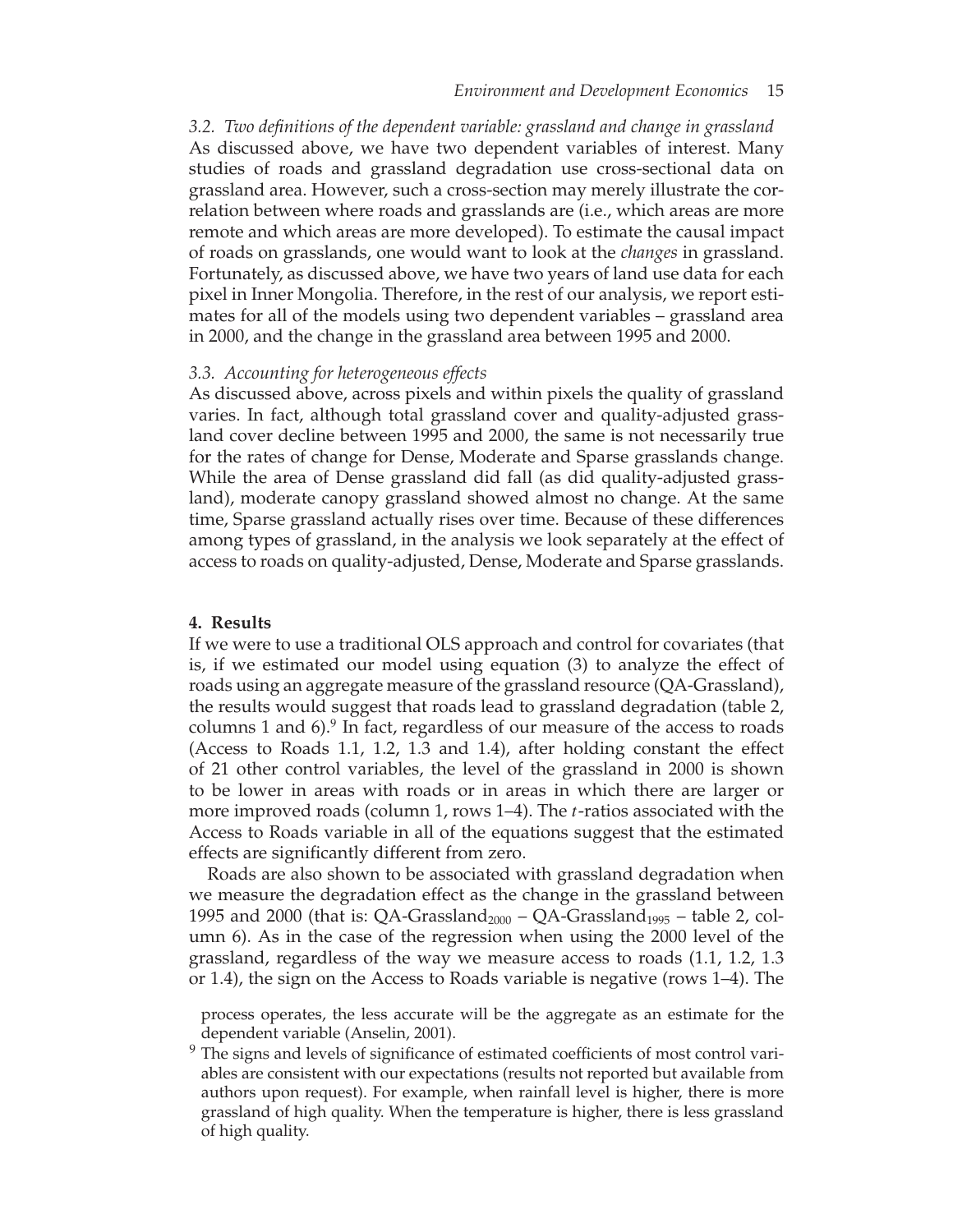|                              |                                 | Dependent variable: level |                       |                      | Dependent variable: change |                               |                         |                       |                      |                         |              |                         |
|------------------------------|---------------------------------|---------------------------|-----------------------|----------------------|----------------------------|-------------------------------|-------------------------|-----------------------|----------------------|-------------------------|--------------|-------------------------|
|                              | $QA-$<br>grassland <sup>b</sup> | Dense<br>grassland        | Moderate<br>grassland | Sparse<br>grassland  | <i>Other</i><br>land       | QA-<br>grassland <sup>a</sup> | Dense<br>grassland      | Moderate<br>grassland | Sparse<br>grassland  | Other<br>land           | N<br>treated | N available<br>controls |
| (Access to                   | $-1.16$                         | $-3.58$                   | 2.28                  | 1.75                 | $-0.38$                    | $-1.21$                       | $-2.84$                 | $-2.71$               | 0.25                 | $-1.11$                 | 100,192      | 49,318                  |
| $Roads)_{1.1}$               | $(5.43)$ ***                    | $(9.44)$ ***              | $(13.49)$ ***         | $(8.59)$ ***         | $(1.95)^{*}$               | $(14.63)$ ***                 | $(20.61)$ ***           | $(18.15)$ ***         | $(2.11)$ **          | $(9.16)$ ***            |              |                         |
| (Access to<br>$Roads)_{1.2}$ | $-1.94$<br>$(23.76)$ ***        | $-2.50$<br>$(18.85)$ ***  | 1.64<br>$(3.66)$ ***  | 1.42<br>$(17.79)$ ** | $-0.95$<br>$(8.12)$ ***    | $-0.22$<br>$(3.67)$ ***       | $-1.10$<br>$(9.89)$ *** | 2.02<br>$(17.17)$ *** | 0.87<br>$(9.98)$ *** | $-0.37$<br>$(4.87)$ *** | 149,510      | 212,459                 |
| (Access to                   | $-2.97$                         | $-0.53$                   | 0.04                  | 1.08                 | $-0.91$                    | $-0.04$                       | $-0.66$                 | 1.65                  | 1.00                 | $-0.30$                 | 149,510      | 413,786                 |
| $Roads)_{1,3}$               | $(6.06)$ ***                    | $(5.54)$ ***              | (0.01)                | $(23.02)$ ***        | $(8.54)$ ***               | (0.83)                        | $(6.96)$ ***            | $(16.07)$ ***         | $(12.75)$ ***        | $(4.39)$ ***            |              |                         |
| (Access to<br>$Roads)_{1.4}$ | $-0.41$<br>$(1.92)$ **          | $-0.29$<br>(0.77)         | 1.60<br>$(4.11)$ ***  | 0.01<br>(1.04)       | $-0.06$<br>(0.60)          | $-0.11$<br>$(2.06)$ **        | $-0.80$<br>$(8.27)$ *** | 1.65<br>$(15.85)$ *** | 0.72<br>$(9.03)$ *** | $-0.07$<br>(1.07)       | 361,969      | 201,327                 |

*Notes*: Results of *<sup>t</sup>*-tests for the difference in the mean change between treatment and control groups are reported with asterisks. <sup>∗</sup>denotes significance level at 10%; ∗∗denotes significance level at 5%; ∗∗∗denotes significance level at 1%.

*<sup>a</sup>*In this table we repor<sup>t</sup> only the coefficients for the variable of interest (access to roads). If the reader is interested in examining the full regressions (with all of the coefficients and goodness of fit statistics), please see tables A3 – A6 in Supplementary appendix 5 online. <sup>b</sup>Quality-adjusted grassland area is calculated as  $0.75 \times$  (Dense grassland area) + 0.35 x (Moderate grassland area) + 0.125 x *(Sparse grassland area)*.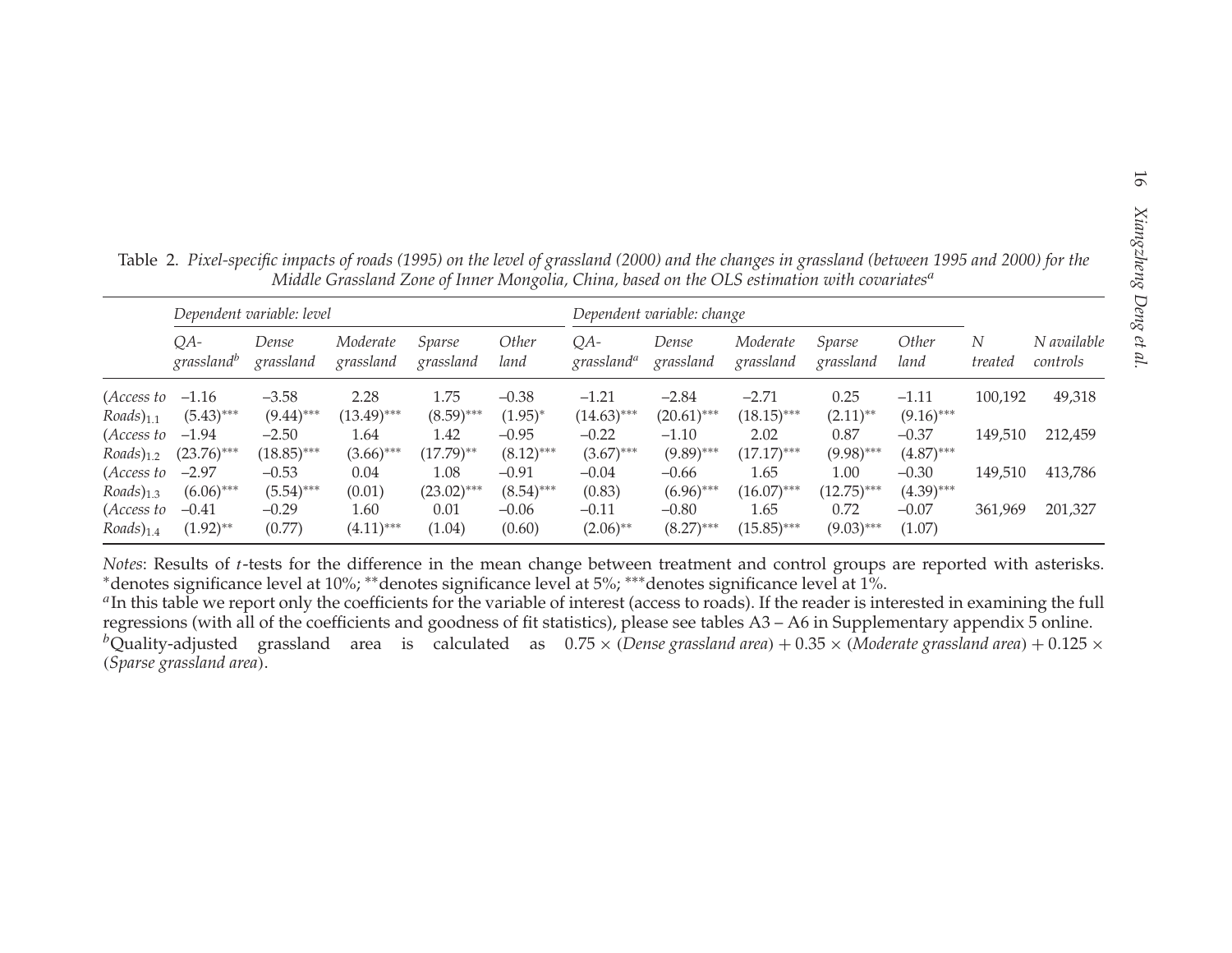coefficient is statistically significant in three of the four versions of the regression (all except row 3 for Access to  $Road<sub>1,3</sub>$ ). According to this traditional approach of analyzing the effect of roads on grasslands, roads lead to grasslands degradation. In all of the eight regressions (using the two measures of the dependent variable and the four measures of the independent variable of interest), the sign on the Access to Roads variable is negative; it is statistically significant in seven of the cases.

The importance of using a better strategy to control for the covariates by using a Covariate Matching approach is evident when comparing the results from table 2, columns 1 and 6 (the results from the OLS estimation) and the results from table 3, columns 1 and 5 (the results from the Covariate Matching approach). This is especially true when we look at the results of the Covariate Matching approach that seek to estimate the effect of roads in 1995 on the level of the aggregate grasslands in 2000 (QA-Grasslands<sub>2000</sub>). The signs on the Access to Roads variable (1.1, 1.2 and 1.3) actually change (from negative to positive), although the *t*-ratios are small in all of the cases. Only in the final regression (measuring the effect of Access to  $Roads<sub>1.4</sub>$  in 1995 on QA-Grasslands<sub>2000</sub>) is the sign negative and statistically significant. The magnitude of the coefficient, however, is much smaller in table 3 (column 1, row 4) than in table 2 (column 1, row 4). Moreover, although the signs on all four of the coefficients of the Access to Road variable in the set of Covariate Matching regressions that use the change in the grasslands between 1995 and 2000 are still negative, only two of the four are statistically significant. Therefore, our degree of confidence in the claim that our estimates demonstrate that roads negatively affect grasslands must necessarily be lower when we move from a traditional OLS approach to one using Covariate Matching that is better suitable for analyzing the treatment effect.

#### *4.1. Roads and the grassland: when grassland quality is considered*

If the above exercises suggest that using Covariate Matching is important, the results using our measures of grasslands disaggregated by quality (regardless of whether or not we used OLS or Covariate Matching) demonstrate that it is even more important to estimate the regressions separately with measures of Dense grassland cover; Moderate grassland cover and Sparse grassland cover as the dependent variables (tables 2 and 3, columns 2–4 and columns 6–8). Specifically, when using OLS estimation with covariates (table 2), we can see how our results change completely when we estimate the effect of Access to Roads on the level of Dense grassland cover (column 2) compared to the case when we estimate the effect of Access to Roads on the level of Sparse grassland cover (column 4). The same is true when examining the difference between the effects of Access to Roads on the change in Dense grassland cover compared with the change in Sparse grassland cover (columns 6 and 8). In the case of all Access to Roads measures, the sign on the coefficient is negative (and significant in seven of eight regressions) when looking at the effect of roads on high quality grassland (Dense grassland). In contrast, in the case of all Access to Roads measures, the sign on the coefficient is positive (and also significant in seven of the eight regressions) when looking at the effect of roads on low quality grassland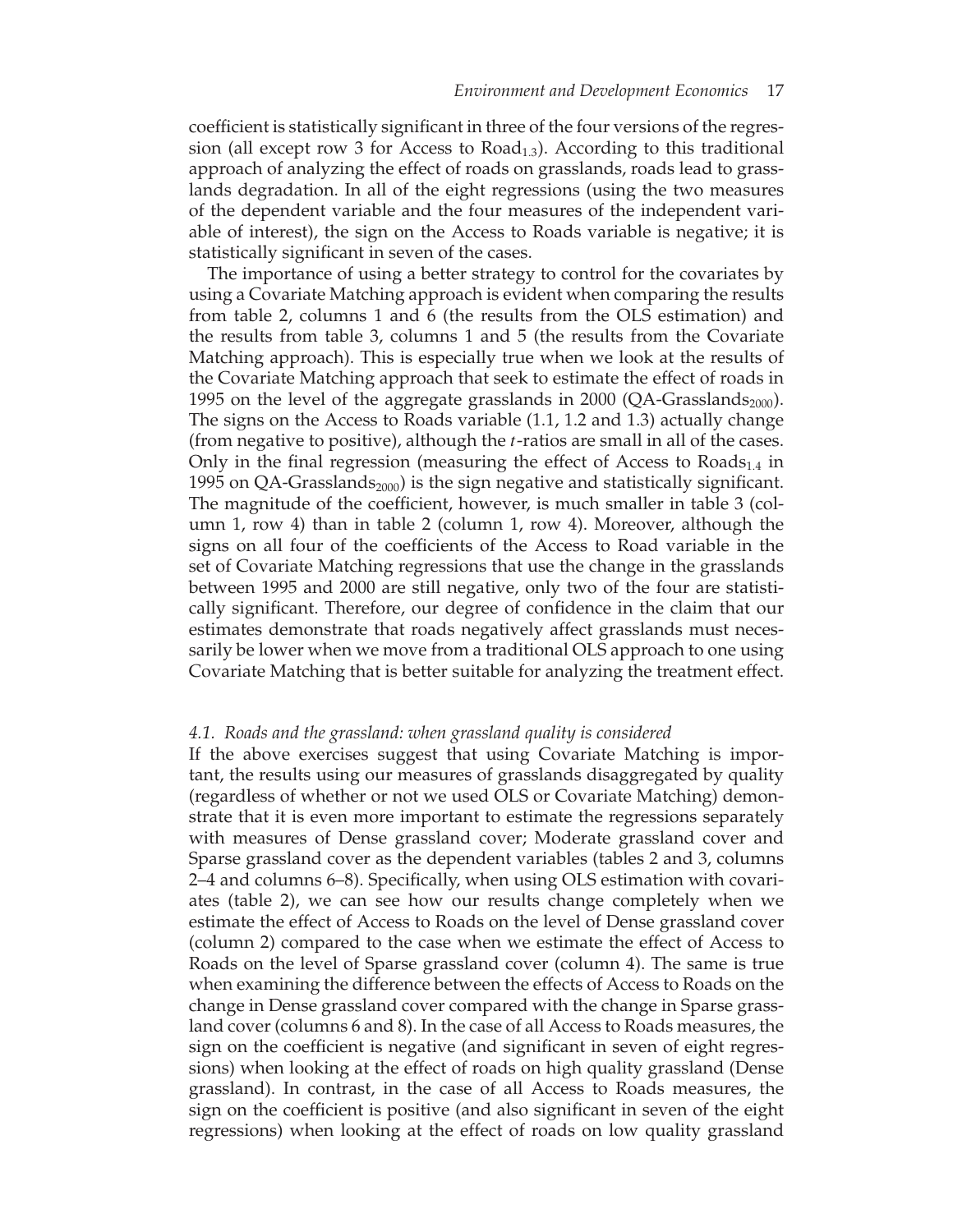| Table 3. Pixel-specific impacts of roads (1995) on the level of grassland (2000) and the changes in grassland (between 1995 and 2000) for the Middle |                                                                                                 |  |  |
|------------------------------------------------------------------------------------------------------------------------------------------------------|-------------------------------------------------------------------------------------------------|--|--|
|                                                                                                                                                      | Grassland Zone of Inner Mongolia, China, based on Covariate Matching estimation with covariates |  |  |

|                        | Dependent variable: level    |                    |                       |                     | Grassland Zone of Inner Mongolia, China, based on Covariate Matching estimation with covariates<br>Dependent variable: change |                    |                       |                     |           |                         |
|------------------------|------------------------------|--------------------|-----------------------|---------------------|-------------------------------------------------------------------------------------------------------------------------------|--------------------|-----------------------|---------------------|-----------|-------------------------|
|                        | $OA$ -Grassland <sup>a</sup> | Dense<br>grassland | Moderate<br>grassland | Sparse<br>grassland | $QA$ -Grassland <sup>a</sup>                                                                                                  | Dense<br>grassland | Moderate<br>grassland | Sparse<br>grassland | N treated | N available<br>controls |
| (Access to             | 0.30                         | $-1.13$            | 4.51                  | 0.93                | $-5.47$                                                                                                                       | $-4.26$            | $-4.57$               | 2.70                | 100,192   | 49,318                  |
| $Roads)_{1,1}$         | (0.02)                       | $(4.38)$ ***       | $(9.90)$ ***          | $(2.94)$ ***        | $(4.50)$ ***                                                                                                                  | $(1.73)^{*}$       | (1.47)                | (0.89)              |           |                         |
| (Access to             | 0.59                         | $-0.31$            | 1.89                  | 0.53                | $-0.30$                                                                                                                       | $-0.56$            | 1.73                  | 1.36                | 149,510   | 212,459                 |
| $Roads)_{1,2}$         | (0.13)                       | (1.79)             | $(3.09)$ ***          | $(10.04)$ ***       | (1.41)                                                                                                                        | (1.23)             | $(3.54)$ ***          | $(2.28)$ **         |           |                         |
| (Access to             | 0.01                         | 1.47               | 0.51                  | 0.21                | $-0.39$                                                                                                                       | $-1.19$            | 2.39                  | 0.84                | 149,510   | 413,786                 |
| $Roads)_{1,3}$         | (1.17)                       | (1.00)             | (0.72)                | $(2.13)$ **         | $(2.04)$ **                                                                                                                   | $(3.53)$ ***       | $(6.31)$ ***          | $(1.78)^{*}$        |           |                         |
| (Access to             | $-0.18$                      | $-0.70$            | 0.81                  | 0.47                | $-0.28$                                                                                                                       | $-0.95$            | 1.14                  | 3.07                | 361,969   | 201,327                 |
| $Roads$ <sub>1.4</sub> | $(2.85)$ ***                 | $(2.97)$ ***       | $(2.92)$ ***          | (0.03)              | (1.35)                                                                                                                        | $(2.38)$ ***       | $(2.05)$ **           | $(6.58)$ ***        |           |                         |

*Note*: Results of *<sup>t</sup>*-tests for the difference in the mean change between treatment and control groups are reported as asterisks: <sup>∗</sup>significant at 10%; ∗∗significant at 5%; ∗∗∗significant at 1%.

"Quality-adjusted grassland area is calculated as  $0.75\times$  (Dense-grassland-area) +  $0.35\times$  (Moderate-grassland-area) +  $0.125\times$ *(Sparse grassland area)*.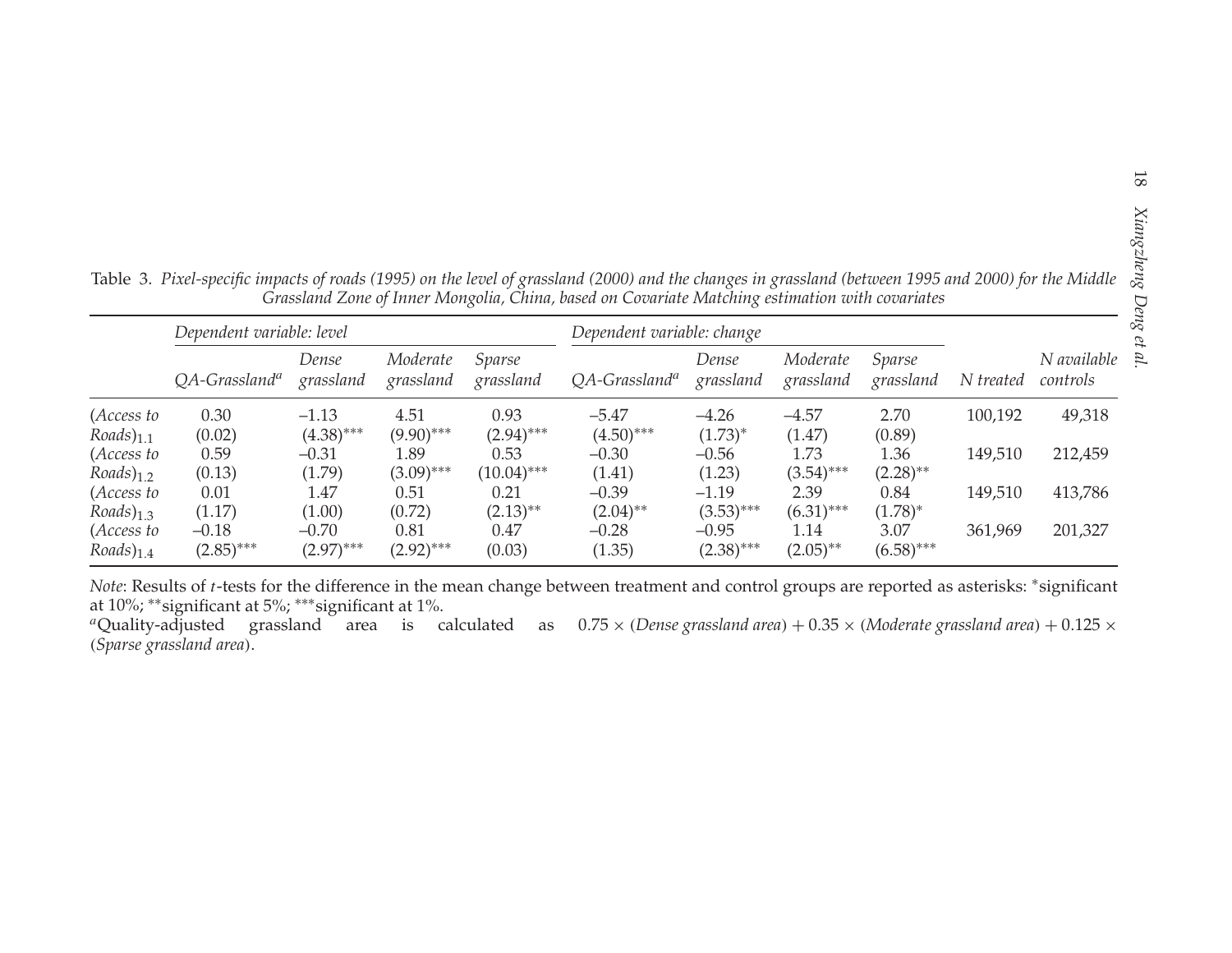(Sparse grassland). In other words, our results suggest that roads are leading to the degradation of Dense grassland cover while at the same time (in other places) roads are associated with the restoration of Sparse grassland cover.

The exact same story is found when examining the difference in the effect of roads on Dense and Sparse grassland cover using Covariate Matching (table 2, columns 2 and 4, 6 and 8). In all of the regressions that examine how the Access to Roads variables affects Dense grassland cover, the signs are negative (and significant in five of the eight regressions). The findings are the exact opposite in the case of low quality grasslands. In all of the regressions that examine how the Access to Roads variables affects Sparse grassland cover, the signs are positive (and significant in six of the eight regressions). Clearly, whether we use OLS or Covariate Matching, we find sharply varying effects of roads on the grasslands, depending on the quality of the resource.<sup>10</sup>

Does this necessarily mean that roads are good for Sparse grassland land cover? In fact, because of the possibility that there are shifts of grassland among the three types of grassland due to Access to Roads, the estimated parameters for Access to Roads in the three equations may include two parts. First, it could be that roads are generating more Sparse grassland cover or more Moderate grassland cover. Second, and less inherently positive, it could be that roads are degrading Dense and Moderate grassland cover and this is why Sparse grassland cover is rising. Unfortunately, we are not able to separate the different nature of the shifts of land among three grasslands and between grassland and other land, given the data we have. The reader needs to remember this caveat when interpreting the results.

#### **5. Conclusion and discussion**

In this paper we have sought to estimate the impacts of roads on grassland in the middle region of Inner Mongolia. However, our paper goes further and shows the importance of the choice of methodology and modeling in analyzing the estimated effects. In particular, we found that using Covariate Matching was important in reducing potential bias, due to the non-parametric nature of the matching estimation and the correction of matching discrepancies in the matching procedure, while the OLS estimates produced a set of results that were fairly convincing in showing the negative effect of roads on the overall nature of the grassland resources.

Above all, however, we found that it was even more important to disaggregate the quality of resource when estimating the impact on roads. Regardless of our estimation approach, we found that roads appear to have a negative and significant effect on grasslands degradation in areas where the resource is high in quality (that is, in regressions with Dense grassland cover as the dependent variable). In contrast, roads lead to higher levels

 $10$  We also used a Propensity Score Matching (PSM) estimator as a robustness check (results not reported, to save space). The results from PSM are largely consistent with those from Covariate Matching, suggesting robust findings from our choice of matching estimators.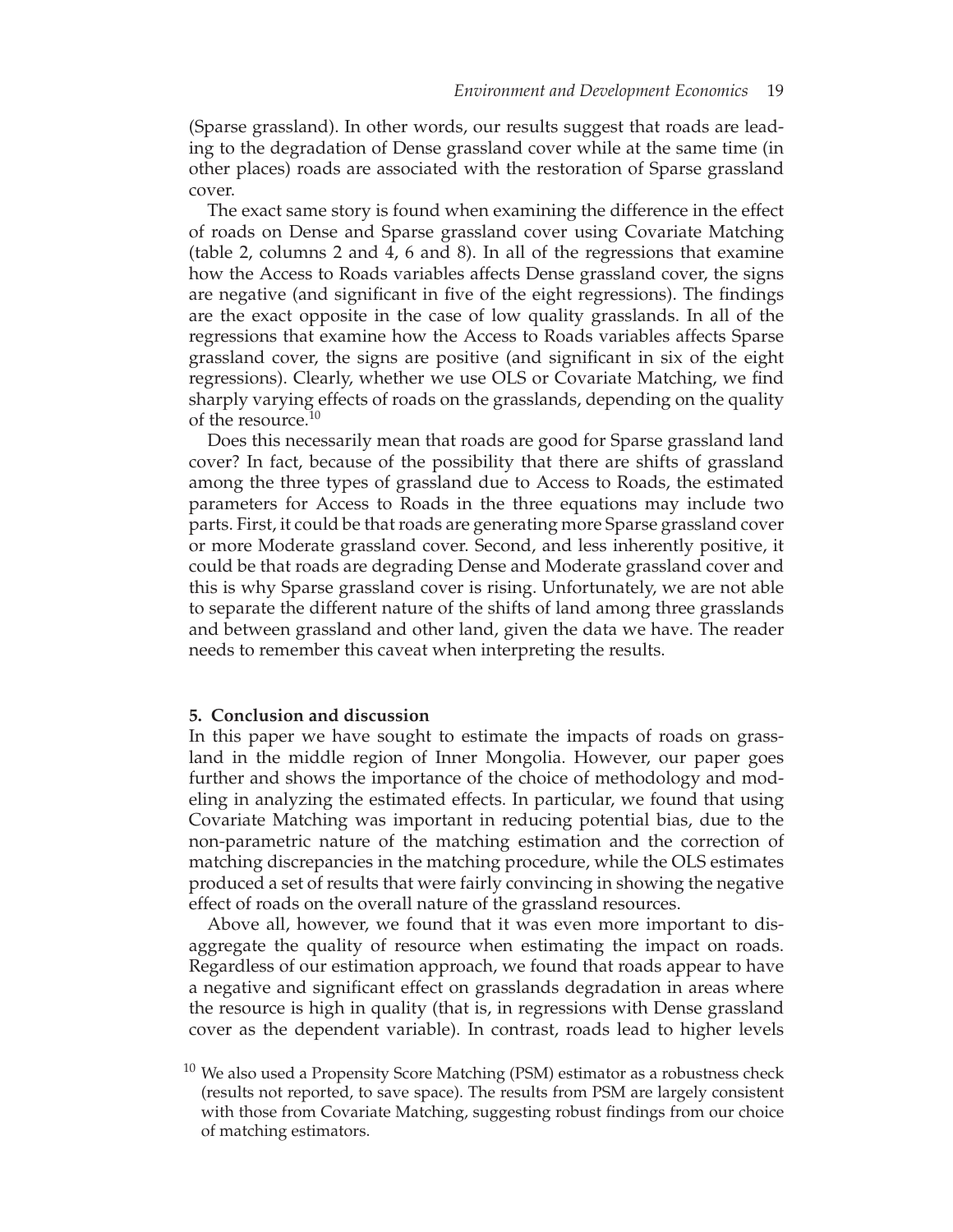of the grassland when resources are relatively lower quality. While this could be shifts from Dense and Moderate grassland that is deteriorating, it might also be a sign that restoration is occurring. Hence, accounting for the heterogeneous nature of the resource can completely change the estimated relationship and could make a big difference in any policy analysis that would rely on the estimates.

So why might we see these polar results in areas with Dense grassland cover and Sparse grassland cover? While it is beyond the scope of this paper to identify the exact mechanism, logically one could imagine that these results are plausible. When roads penetrate into (or are improved in) areas with high quality grasslands, it may intensify efforts to exploit the resource – which is worth exploiting, given its high quality. This is indeed what may be happening in the areas with significant amounts of Dense grassland cover. According to provincial level statistics (MOA, 2009), mutton production rose by more than 10 times between the 1980s and 2008. However, when roads enter into areas with low quality (previously degraded?) grass, assuming that there is restoration at work, it is possible that roads can be used as an avenue of escape (and allow people to move out of the grassland areas for working and living). Two distinctive trends in Inner Mongolia would support such an interpretation. First, while in the 1980s there was almost no dairy production in Inner Mongolia, by 2008 there were significantly more dairy cows than sheep (MOA, 2009). Dairy cows in Inner Mongolia are almost all raised in penned environments and would have distinctly less impact on the grassland. Second, migration across China, including from Inner Mongolia, has risen rapidly during the 1990s and 2000s (Huang *et al.*, 2009). It is also possible that new roads into such areas would allow other non-grass-based enterprises/industries to enter into the grasslands and divert the attention from grass-based activities to non-grass-based activities. Further research is needed to more fully understand the behavioral dynamics underlying our econometric findings.

In the same vein, it is important to bear in mind that decline in grassland in the areas with rich and high quality grassland on the one hand, and improvement in the sparsely covered grassland on the other, cannot be treated as canceling each other out. The two may have fairly distinct implications for the environment and ecology. Hence, future work on the value of the ecosystem services that are destroyed and/or created needs to proceed, work that would allow policy makers to better judge and measure the full impact of roads.

### **Supplementary materials**

The supplementary materials referred to in this article can be found online at journals.cambridge.org/ede.

## **References**

- Abadie, A. and G.W. Imbens (2006), 'Large sample properties of matching estimators for average treatment effects', *Econometrica* **74**(1): 235–267.
- Akiyama, T. and K. Kawamura (2007), 'Grassland degradation in China: methods of monitoring, management and restoration', *Grassland Science* **53**(1): 1–17.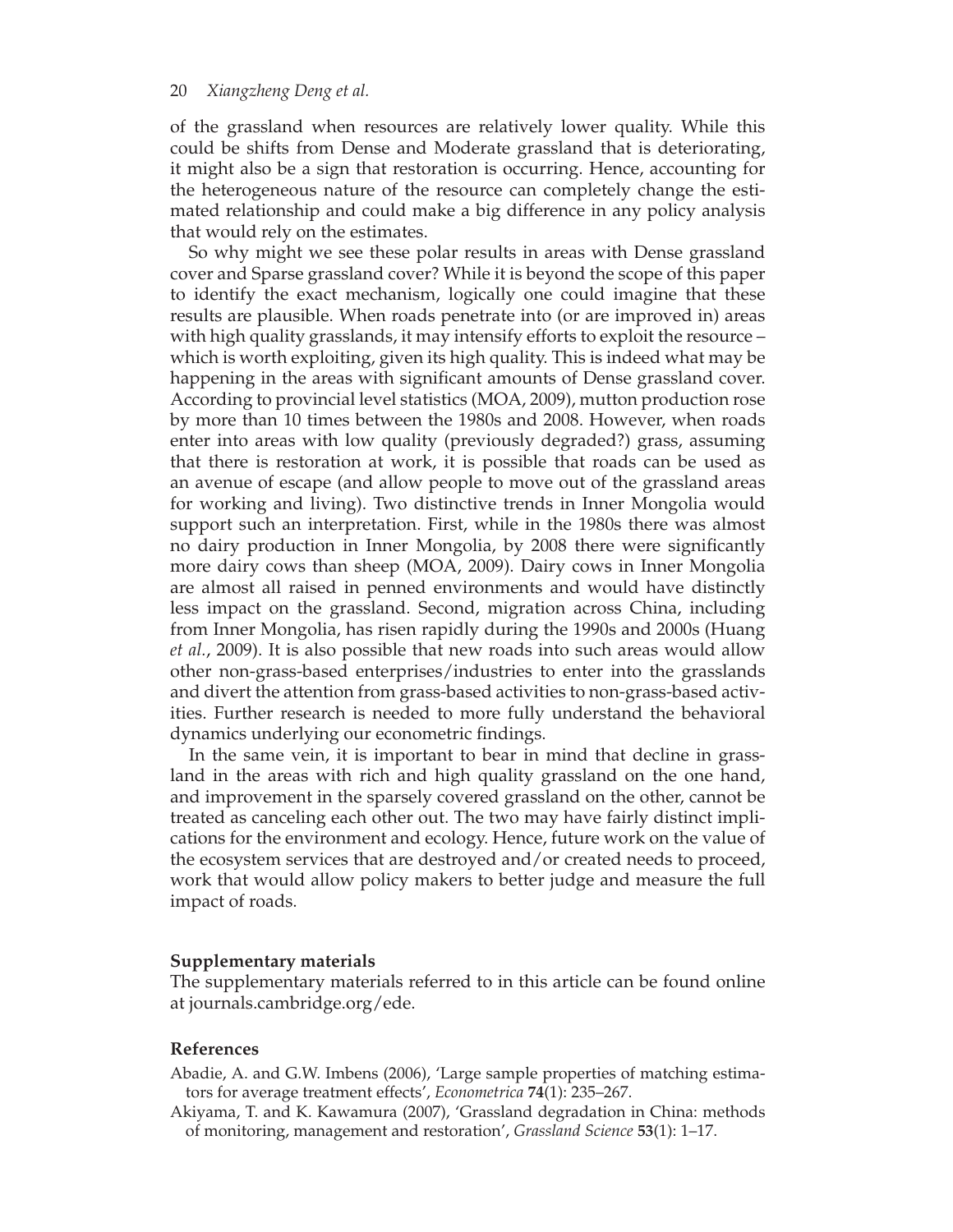- Andersen, L.E., C.W.J. Granger, E.J. Reis, D. Weinhold, and S. Wunder (2002), *The Dynamics of Deforestation and Economic Growth in the Brazilian Amazon*, New York: Cambridge University Press.
- Anselin, L. (2001), 'Spatial effects in econometric practice in environmental and resource economics', *American Journal of Agricultural Economics* **83**(3): 705–710.
- Black, D.A. and J.A. Smith (2004), 'How robust is the evidence on the effects of college quality? Evidence from matching', *Journal of Econometrics* **121**(1–2): 99–124.
- China Agricultural Zoning Committee (1989), *Agricultural Natural Resources and Agricultural Zoning in China*, Beijing: China Agricultural Press.
- Chomitz, K.M. and D.A. Gray (1996), 'Roads, land use, and deforestation: a spatial model applied to Belize', *The World Bank Economic Review* **10**(3): 487–512.
- Conant, R.T., K. Paustian, and E.T. Elliott (2001), 'Grassland management and conversion into grassland: effects on soil carbon', *Ecological Applications* **11**(2): 343–355.
- Cropper, M., J. Puri, and C. Griffiths (2001), 'Predicting the location of deforestation: the role of roads and protected areas in North Thailand', *Land Economics* **77**(2): 172–186.
- Dehejia, R.H. and S. Wahba (2002), 'Propensity score-matching methods for nonexperimental causal studies', *Review of Economics and Statistics* **84**(1): 151–161.
- Deininger, K. and B. Minten (2002), 'Determinants of deforestation and the economics of protection: an application to Mexico', *American Journal of Agricultural Economics* **84**(4): 943–960.
- Deng, X.Z., J. Huang, S. Rozelle, and E. Uchida (2006), 'Cultivated land conversion and potential agricultural productivity in China', *Land Use Policy* **23**(4): 372–384.
- Deng, X. Z, J. Huang, S. Rozelle, and E. Uchida (2008a), 'Growth, population and industrialization, and urban land expansion of China', *Journal of Urban Economics* **63**(1): 96–115.
- Deng, X.Z., H. Su, and J.Y. Zhan (2008b), 'Integration of multiple data sources to simulate the dynamics of land systems', *Sensors* **8**: 620–634.
- Ding, Y., J. Niu, and C. Yang (2006), 'Plant community succession of degradation and desertification in sandy grassland', *Chinese Journal of Ecology* **25**(9): 1044–1051 [in Chinese].
- Doll, C.N.H., J.P. Muller, and C.D. Elvidge (2000), 'Night-time imagery as a tool for global mapping of socio-economic parameters and greenhouse gas emissions', *AMBIO* **29**(3): 157–162.
- Doll, C.N.H., J.P. Muller, and J.G. Morley (2006), 'Mapping regional economic activity from night-time light satellite imagery', *Ecological Economics* **57**(1): 75–92.
- Forman, R.T.T. (2000), 'Estimate of the area affected ecologically by the road system in the United States', *Conservation Biology* **14**(1): 31–35.
- Forman, R.T.T., B. Reineking, and A.M. Hersperger (2002), 'Road traffic and nearby grassland bird patterns in a suburbanizing landscape', *Environmental Management* **29**(6): 782–800.
- Gao, Q., Y. Wan, Y. Li, W. Sheng, W. Jiangcun, B. Wang, and W. Li (2007), 'Trends of grassland NPP and its response to human activity in Northern Tibet', *Acta Ecologica Sinica* **27**(11): 4612–4619 [in Chinese].
- Gong, L.S., Y. Harazono, T. Oikawa, H.L. Zhao, Z. Ying He, and X.L. Chang (2000), 'Grassland desertification by grazing and the resulting micrometeorological changes in Inner Mongolia', *Agricultural and Forest Meteorology* **102**(2–3): 125–137.
- Han, J.G., Y.J. Zhang, C.J. Wang, W.M. Bai, Y.R. Wang, G.D. Han, and L.H. Li (2008), 'Rangeland degradation and restoration management in China', *Rangeland Journal* **30**(2): 233–239.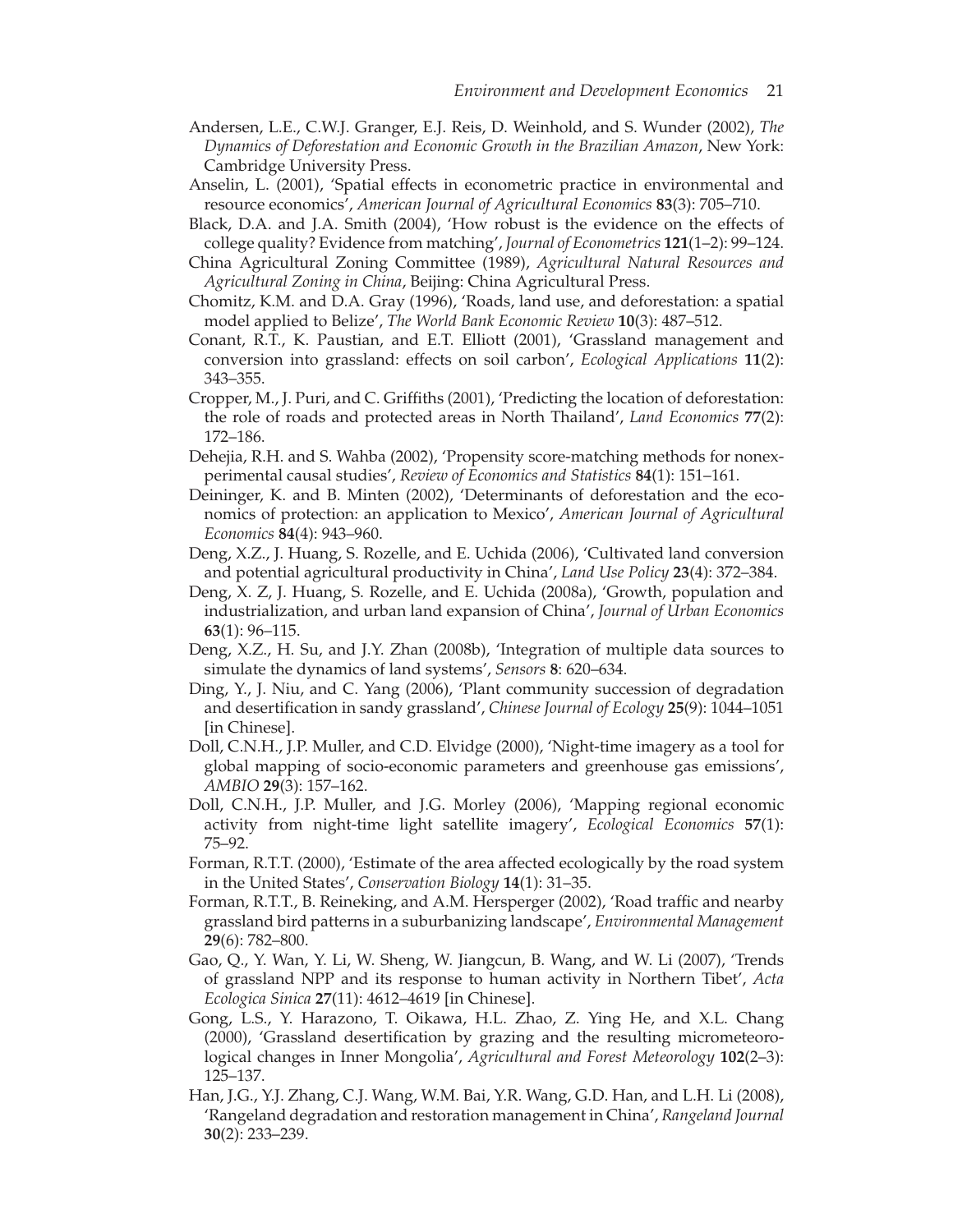- 22 *Xiangzheng Deng et al.*
- Hartkamp, A.D., K. De Beurs, A. Stein, and J.W. White (1999), 'Interpolation techniques for climate variables', NRG-GIS Series 99-01, CIMMYT, Mexico City.
- Huang, J.K., L.X. Zhang, X.F. Li, and S. Rozelle (2009). 'China's labor transition and the future of China's rural wages and employment', Center for Chinese Agricultural Policy Working Paper, CCAP, Chinese Academy of Sciences, Beijing.
- Jenkins, G.J., J.J. Ephraums, and J.T. Houghton (1990), *Climate Change: The IPCC Scientific Assessment*, New York: Cambridge University Press.
- Kravchenko, A. and D.G. Bullock (1999), 'A comparative study of interpolation methods for mapping soil properties', *Journal of Agronomy* **91**: 393–400.
- Liu, G.D., D.L. Michalk, C.J. Bai, D.G. Yu, and Z.Q. Chen (2008), 'Grassland development in tropical and subtropical southern China', *Rangeland Journal* **30**(2): 255–270.
- Liu, J.Y., M.L. Liu, X.Z. Deng, D.F. Zhuang, and D. Luo (2002), 'The land-use and land-cover change database and its relative studies in China', *Journal of Geographical Sciences* **12**(3): 275–282.
- Liu, J.Y., M.L. Liu, D.F. Zhuang, Z.X. Zhang, and X. Z. Deng (2003), 'Study on spatial pattern of land-use change in China during 1995–2000', *Science in China Series D – Earth Sciences* **46**(4): 373–384.
- Magurran, A.E. (2004), *Measuring Biological Diversity*, Malden, MA: Wiley-Blackwell.
- Mertens, B. and E.F. Lambin (1997), 'Spatial modelling of deforestation in southern Cameroon – spatial disaggregation of diverse deforestation processes', *Applied Geography* **17**(2): 143–162.
- MOA (Ministry of Agriculture) (2009), *Sixty Years of New China's Agriculture*, Beijing: China Agriculture Press.
- NBSC (National Bureau of Statistics China) (2001), *China Statistical Yearbook*, Beijing: China Statistical Publishing House.
- Pfaff, A.S.P. (1999), 'What drives deforestation in the Brazilian Amazon? Evidence from satellite and socioeconomic data', *Journal of Environmental Economics and Management* **37**(1): 26–43.
- Rosenbaum, P.R. and D.B. Rubin (1983), 'The central role of the propensity score in observational studies for causal effects', *Biometrika* **70**(1): 41–55.
- Rozelle, S., J. Huang, and L. Zhang (1997), 'Poverty, population and environmental degradation in China', *Food Policy* **22**(3): 229–251.
- Smil, V. (1993), *China's Environmental Crisis: An Inquiry into the Limits of National Development*, New York: M.E. Sharpe.
- Tilman, D. and J.A. Downing (1994), 'Biodiversity and stability in grasslands', *Nature* **367**(6461): 363–365.
- Tilman, D., S. Polasky, and C. Lehman (2005), 'Diversity, productivity and temporal stability in the economies of humans and nature', *Journal of Environmental Economics and Management* **49**(3): 405–426.
- Trombulak, S.C. and C.A. Frissell (2000), 'Review of ecological effects of roads on terrestrial and aquatic communities', *Conservation Biology* **14**(1): 18–30.
- White, R.P., S. Murray, and M. Rohweder (2000), *Pilot Analysis of Global Ecosystems: Grassland Ecosystems*, Washington, DC: World Resources Institute.
- Williams, N.S.G. (2007), 'Environmental, landscape and social predictors of native grassland loss in western Victoria, Australia', *Biological Conservation* **137**(2): 308–318.
- Williams, N.S.G., J.W. Morgan, M.A. McCarthy, and M.J. McDonnell (2006), 'Local extinction of grassland plants: the landscape matrix is more important than patch attributes', *Ecology* **87**(12): 3000–3006.